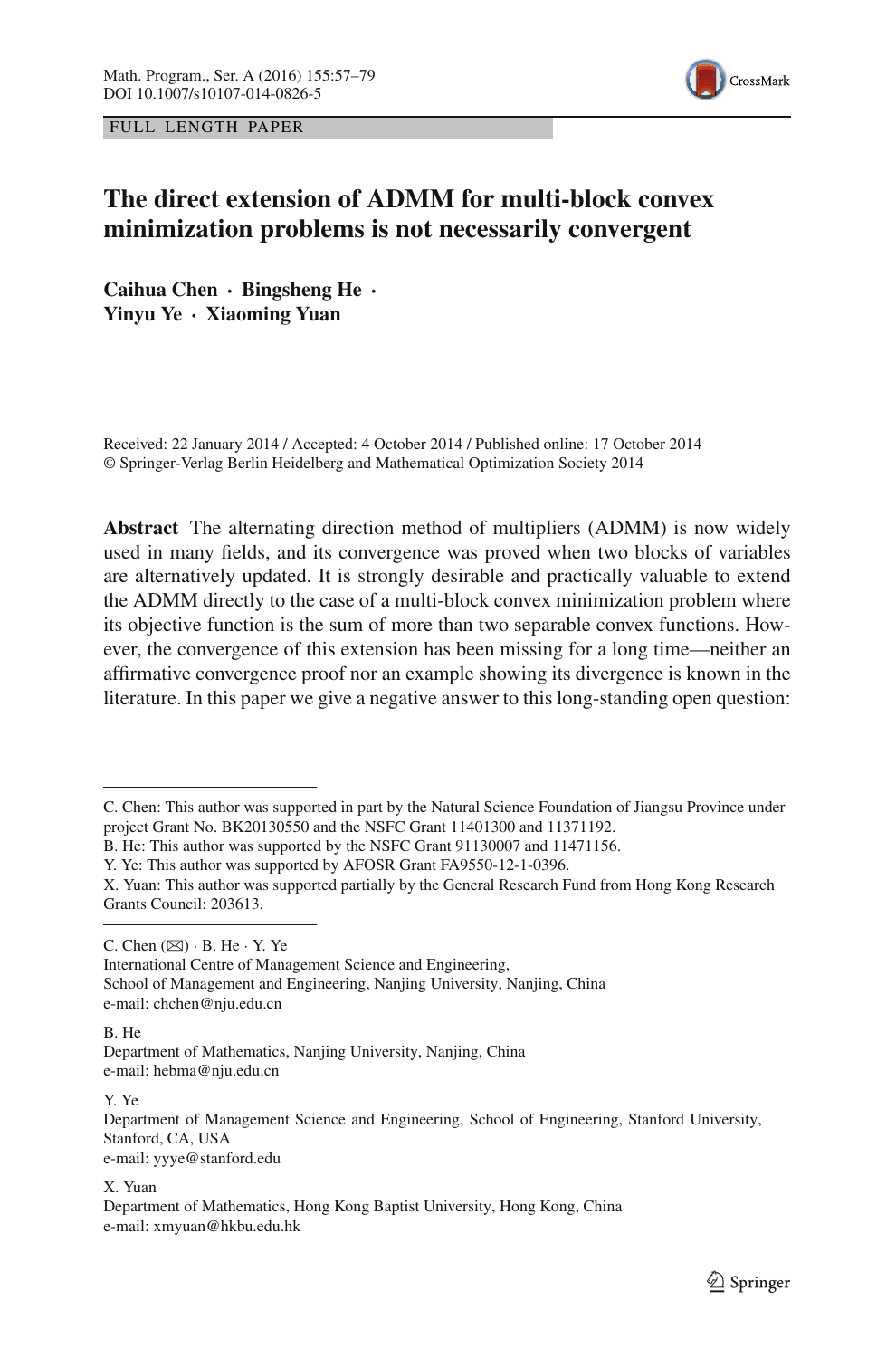The direct extension of ADMM is not necessarily convergent. We present a sufficient condition to ensure the convergence of the direct extension of ADMM, and give an example to show its divergence.

**Keywords** Alternating direction method of multipliers  $\cdot$  Convergence analysis  $\cdot$ Convex programming · Splitting methods

**Mathematics Subject Classification** 90C25 · 90C30 · 65K13

### **1 Introduction**

We consider the convex minimization model with linear constraints and an objective function which is the sum of three functions without coupled variables:

$$
\min \theta_1(x_1) + \theta_2(x_2) + \theta_3(x_3) \n\text{s.t.} \quad A_1x_1 + A_2x_2 + A_3x_3 = b, \n x_1 \in \mathcal{X}_1, \ x_2 \in \mathcal{X}_2, \ x_3 \in \mathcal{X}_3,
$$
\n(1.1)

<span id="page-1-0"></span>where  $A_i \in \mathbb{R}^{p \times n_i}$   $(i = 1, 2, 3), b \in \mathbb{R}^p$ ,  $\mathcal{X}_i \subset \mathbb{R}^{n_i}$   $(i = 1, 2, 3)$  are closed convex sets; and  $\theta_i$ :  $\mathbb{R}^{n_i} \to \mathbb{R}$  (*i* = 1, 2, 3) are closed convex but not necessarily smooth functions. The solution set of  $(1.1)$  is assumed to be nonempty. The abstract model [\(1.1\)](#page-1-0) captures many applications in diversifying areas—e.g. see the image alignment problem in [\[24\]](#page-22-0), the robust principal component analysis model with noisy and incomplete data in [\[27](#page-22-1)], the latent variable Gaussian graphical model selection in [\[5](#page-22-2)[,22](#page-22-3)] and the quadratic discriminant analysis model in [\[21](#page-22-4)]. Our discussion is inspired by the scenario where each function  $\theta_i$  may have some specific properties and it deserves to explore them in algorithmic design. This is often encountered in some sparse and low-rank optimization models, such as the just-mentioned applications of [\(1.1\)](#page-1-0). We thus do not consider the generic treatment that the sum of three functions is regarded as one general function and possible advantageous properties of each individual  $\theta_i$  are ignored or not fully used.

The alternating direction method of multipliers (ADMM) was originally proposed in [\[12](#page-22-5)] (see also [\[4,](#page-22-6)[9\]](#page-22-7)), and it is now a benchmark for the following convex minimization model analogous to  $(1.1)$  but with only two blocks of functions and variables:

$$
\min \theta_1(x_1) + \theta_2(x_2) \n\text{s.t.} \quad A_1x_1 + A_2x_2 = b, \n x_1 \in \mathcal{X}_1, x_2 \in \mathcal{X}_2.
$$
\n(1.2)

Let

<span id="page-1-1"></span>
$$
\mathcal{L}_{\mathcal{A}}(x_1, x_2, \lambda) = \theta_1(x_1) + \theta_2(x_2) - \lambda^T (A_1 x_1 + A_2 x_2 - b) \n+ \frac{\beta}{2} \|A_1 x_1 + A_2 x_2 - b\|^2
$$
\n(1.3)

be the augmented Lagrangian function of [\(1.2\)](#page-1-1) with the Lagrange multiplier  $\lambda \in \mathbb{R}^p$ and  $\beta > 0$  be a penalty parameter. Then, the iterative scheme of ADMM for [\(1.2\)](#page-1-1) is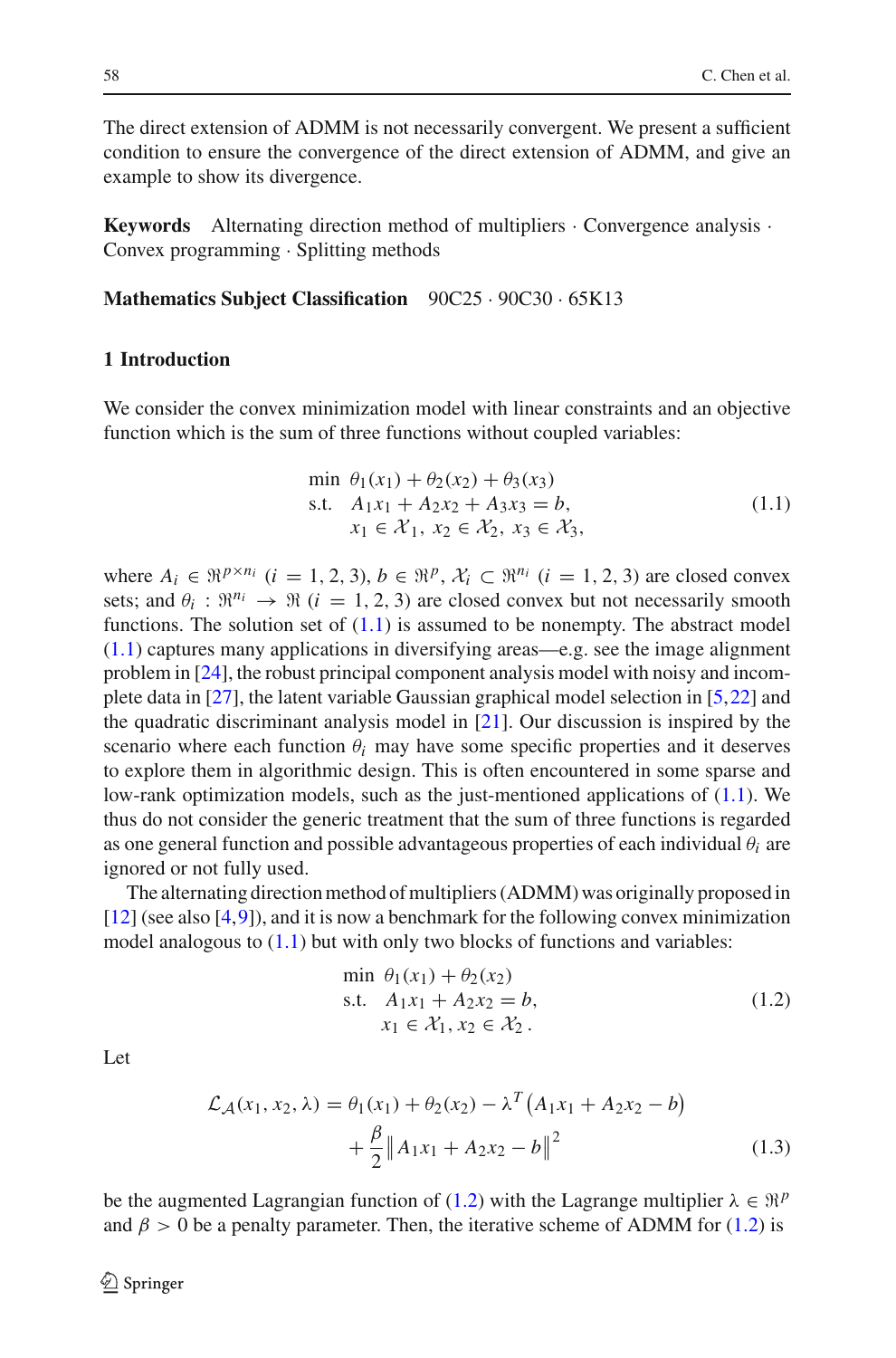$$
\begin{cases} x_1^{k+1} = \text{Argmin}\{\mathcal{L}_{\mathcal{A}}(x_1, x_2^k, \lambda^k) \mid x_1 \in \mathcal{X}_1\}, \end{cases} \tag{1.4a}
$$

$$
(ADMM) \begin{cases} x_2^{k+1} = \text{Argmin}\{\mathcal{L}_{\mathcal{A}}(x_1^{k+1}, x_2, \lambda^k) \, | \, x_2 \in \mathcal{X}_2\}, & (1.4b) \end{cases}
$$

$$
\lambda^{k+1} = \lambda^k - \beta (A_1 x_1^{k+1} + A_2 x_2^{k+1} - b).
$$
 (1.4c)

<span id="page-2-0"></span>The iterative scheme of ADMM embeds a Gaussian–Seidel decomposition into each iteration of the augmented Lagrangian method (ALM) in [\[19](#page-22-8)[,25](#page-22-9)]; thus the functions  $θ_1$  and  $θ_2$  are treated individually and so easier subproblems could be generated. This feature is very advantageous for a broad spectrum of application such as partial differential equations, mechanics, image processing, statistical learning, computer vision, and so on. In fact, the ADMM has recently witnessed a "renaissance" in many application domains after a long period without too much attention. We refer to  $[3,6,$  $[3,6,$  $[3,6,$ [11\]](#page-22-11) for some review papers on the ADMM.

Given the ADMM's advantage in using each  $\theta_i$ 's properties individually, it is natural to extend the original ADMM  $(1.4)$  for  $(1.2)$  directly to  $(1.1)$  and obtain the scheme

<span id="page-2-1"></span>
$$
\left\{ x_1^{k+1} = \text{Argmin} \left\{ \mathcal{L}_{\mathcal{A}}(x_1, x_2^k, x_3^k, \lambda^k) \, | \, x_1 \in \mathcal{X}_1 \right\},\right. \tag{1.5a}
$$

$$
\text{(Direct Extension of ADMM)}\n\begin{cases}\n\begin{cases}\nx_1 = \arg\min \left\{ \mathcal{L}_{\mathcal{A}}(x_1, x_2, x_3, \lambda) \mid x_1 \in \mathbb{R}^n \right\}, & \text{(1.5b)} \\
x_2^{k+1} = \text{Argmin} \left\{ \mathcal{L}_{\mathcal{A}}(x_1^{k+1}, x_2, x_3^k, \lambda^k) \mid x_2 \in \mathcal{X}_2 \right\}, & \text{(1.5b)}\n\end{cases}\n\end{cases}
$$

$$
x_3^{k+1} = \text{Argmin}\left\{ \mathcal{L}_{\mathcal{A}}(x_1^{k+1}, x_2^{k+1}, x_3, \lambda^k) \, | \, x_3 \in \mathcal{X}_3 \right\}, \tag{1.5c}
$$

$$
\left( \lambda^{k+1} = \lambda^k - \beta (A_1 x_1^{k+1} + A_2 x_2^{k+1} + A_3 x_3^{k+1} - b), \right) \tag{1.5d}
$$

where

$$
\mathcal{L}_{\mathcal{A}}(x_1, x_2, x_3, \lambda) = \sum_{i=1}^{3} \theta_i(x_i) - \lambda^T (A_1 x_1 + A_2 x_2 + A_3 x_3 - b) \n+ \frac{\beta}{2} ||A_1 x_1 + A_2 x_2 + A_3 x_3 - b||^2
$$
\n(1.6)

is the augmented Lagrangian function of  $(1.1)$ . This direct extension of ADMM is strongly desired and practically used by many users, see e.g. [\[24](#page-22-0)[,27](#page-22-1)]. The convergence of [\(1.5\)](#page-2-1), however, has been ambiguous for a long time—there is neither an affirmative convergence proof nor an example showing its divergence in the literature. This convergence ambiguity has inspired an active research topic of developing such algorithms that are slightly twisted versions of  $(1.5)$  but with provable convergence and competitive numerical performance, see e.g. [\[15,](#page-22-12)[17](#page-22-13)[,20](#page-22-14)]. Since the direct extension of ADMM [\(1.5\)](#page-2-1) does work well for some applications (e.g. [\[24](#page-22-0)[,27](#page-22-1)]), users have the inclination to imagine that this scheme seems to be convergent even though they are perplexed by the rigorous proof. In the literature, there was even very little hint for the difficulty in the convergence proof for  $(1.5)$ , see [\[6\]](#page-22-10) for an insightful explanation.

The main result of this paper is to answer this long-standing open question negatively: The direct extension of ADMM [\(1.5\)](#page-2-1) is not necessarily convergent. We organize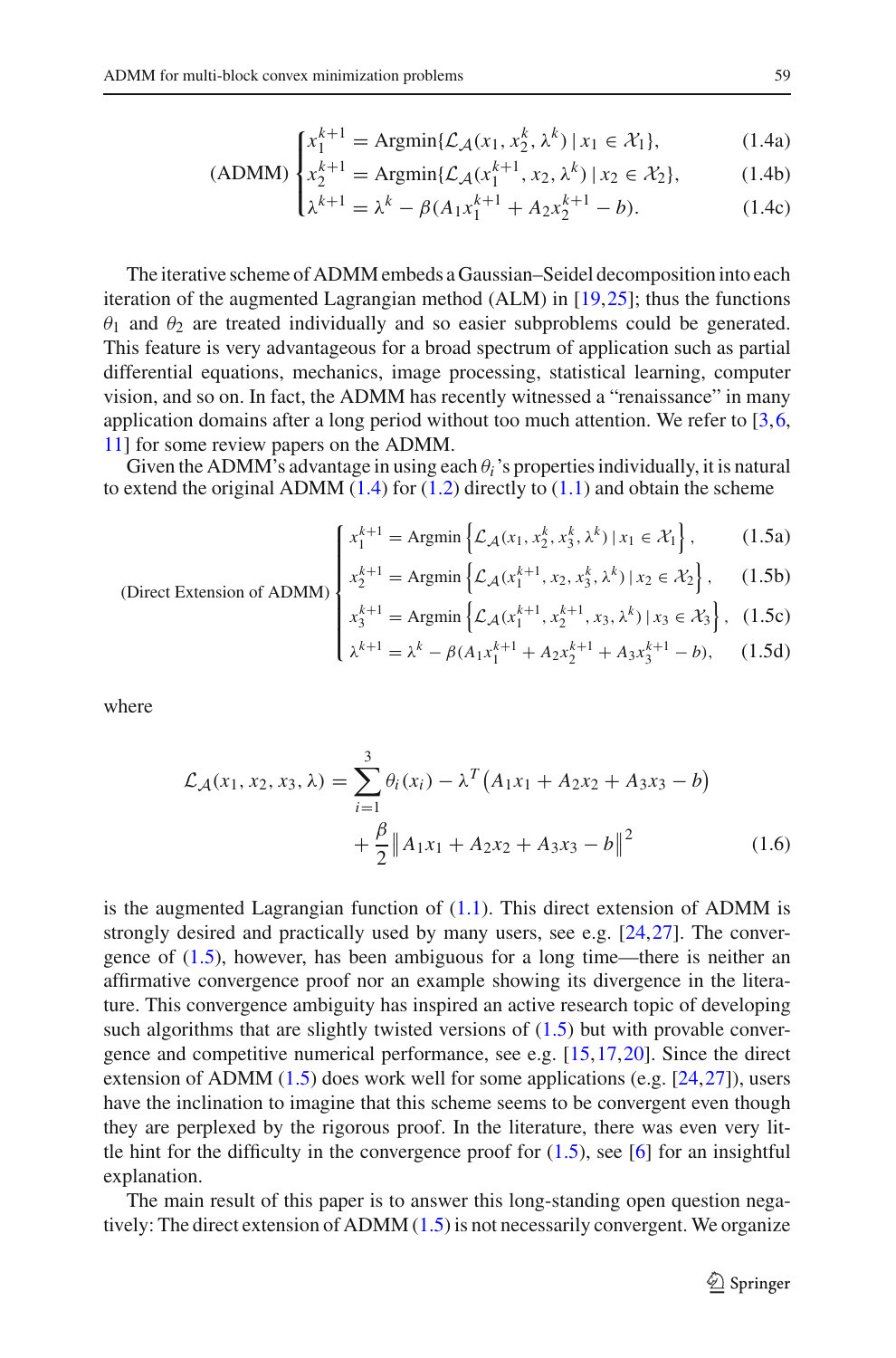the rest of this paper as follows. In Sect. [2,](#page-3-0) we present a sufficient condition to ensure the convergence of  $(1.5)$ . Then, based on the analysis in Sect. [2,](#page-3-0) we construct an example to demonstrate the divergence of the direct extension of ADMM [\(1.5\)](#page-2-1) in Sect. [3.](#page-12-0) Some extensions of the paper's main result are discussed in Sect. [4.](#page-17-0) Finally, some concluding remarks are given in Sect. [5.](#page-20-0)

#### <span id="page-3-0"></span>**2 A sufficient condition ensuring the convergence of [\(1.5\)](#page-2-1)**

We first study a sufficient condition that can ensure the convergence for the direct extension of ADMM [\(1.5\)](#page-2-1). This condition is of only theoretical interest, but our idea of constructing a counter example to show the divergence of  $(1.5)$  would be clearer via this study.

Our claim is that the convergence of  $(1.5)$  is guaranteed when any two coefficient matrices in [\(1.1\)](#page-1-0) are orthogonal. We thus will discuss the cases:  $A_1^T A_2 = 0$ ,  $A_2^T A_3 = 0$ and  $A_1^T A_3 = 0$ . This new condition does not impose any strong convexity on the objective function in  $(1.1)$ , and it simply requires to check the orthogonality of the coefficient matrices.

2.1 Case 1:  $A_1^T A_2 = 0$  or  $A_2^T A_3 = 0$ 

We remark that if two coefficient matrices of  $(1.1)$  in consecutive order are orthogonal, i.e.,  $A_1^T A_2 = 0$  or  $A_2^T A_3 = 0$ , then the direct extension of ADMM [\(1.5\)](#page-2-1) reduces to a special case of the original ADMM  $(1.4)$ . Thus the convergence of  $(1.5)$  under this condition is implied by well known results in ADMM literature.

To see this, let us first assume  $A_1^T A_2 = 0$ . According to the first-order optimality conditions of the minimization problems in [\(1.5\)](#page-2-1), we have  $x_i^{k+1} \in \mathcal{X}_i$  (*i* = 1, 2, 3) and

<span id="page-3-1"></span>
$$
\begin{cases}\n\theta_1(x_1) - \theta_1(x_1^{k+1}) + (x_1 - x_1^{k+1})^T \left\{ -A_1^T \left[ \lambda^k - \beta (A_1 x_1^{k+1} + A_2 x_2^k + A_3 x_3^k - b) \right] \right\} \ge 0, & \forall x_1 \in \mathcal{X}_1,\n\end{cases}\n\begin{cases}\n(2.1a) \\
\theta_2(x_2) - \theta_2 (x_1^{k+1}) + (x_2 - x_1^{k+1})^T \left[ -A_1^T \left[ \lambda^k - \beta (A_1 x_1^{k+1} + A_2 x_2^{k+1} + A_3 x_3^k - b) \right] \right] > 0, \quad \forall x_2 \in \mathcal{X}_2,\n\end{cases}
$$

$$
\left\{\theta_2(x_2) - \theta_2(x_2^{k+1}) + (x_2 - x_2^{k+1})^T \left\{-A_2^T \left[\lambda^k - \beta (A_1 x_1^{k+1} + A_2 x_2^{k+1} + A_3 x_3^k - b)\right]\right\} \ge 0, \quad \forall x_2 \in \mathcal{X}_2,\tag{2.1b}
$$

$$
\left\{ \theta_3(z) - \theta_3(x_3^{k+1}) + (x_3 - x_3^{k+1})^T \left\{ -A_3^T [\lambda^k - \beta(A_1 x_1^{k+1} + A_2 x_2^{k+1} + A_3 x_3^{k+1} - b)] \right\} \ge 0, \ \forall x_3 \in \mathcal{X}_3. \tag{2.1c}
$$

Then, because of  $A_1^T A_2 = 0$ , it follows from [\(2.1\)](#page-3-1) that

$$
\int \theta_1(x_1) - \theta_1 \left( x_1^{k+1} \right) + \left( x_1 - x_1^{k+1} \right)^T \left\{ -A_1^T \left[ \lambda^k - \beta \left( A_1 x_1^{k+1} + A_3 x_3^k - b \right) \right] \right\} \ge 0, \ \forall x_1 \in \mathcal{X}_1,
$$
\n(2.2a)  
\n
$$
\theta_1(x_1) - \theta_1 \left( x_1^{k+1} \right) + \left( x_1 - x_1^{k+1} \right)^T \left[ -A_1^T \left[ \lambda^k - \beta \left( A_1 x_1^{k+1} + A_3 x_3^k - b \right) \right] \right] > 0, \ \forall x_1 \in \mathcal{X}_1,
$$
\n(2.2b)

$$
\left\{\theta_2(x_2) - \theta_2\left(x_2^{k+1}\right) + \left(x_2 - x_2^{k+1}\right)^T \left\{-A_2^T \left[\lambda^k - \beta\left(A_2 x_2^{k+1} + A_3 x_3^k - b\right)\right]\right\} \ge 0, \ \forall x_2 \in \mathcal{X}_2,\tag{2.2b}
$$

$$
\left[\theta_3(x_3) - \theta_3\left(x_3^{k+1}\right) + \left(x_3 - x_3^{k+1}\right)^T \left\{-A_3^T \left[\lambda^k - \beta\left(A_1 x_1^{k+1} + A_2 x^{k+1} + A_3 x_2^k - b\right)\right]\right\} \ge 0, \ \forall x_3 \in \mathcal{X}_3, \ (2.2c)
$$

which is also the first-order optimality condition of the scheme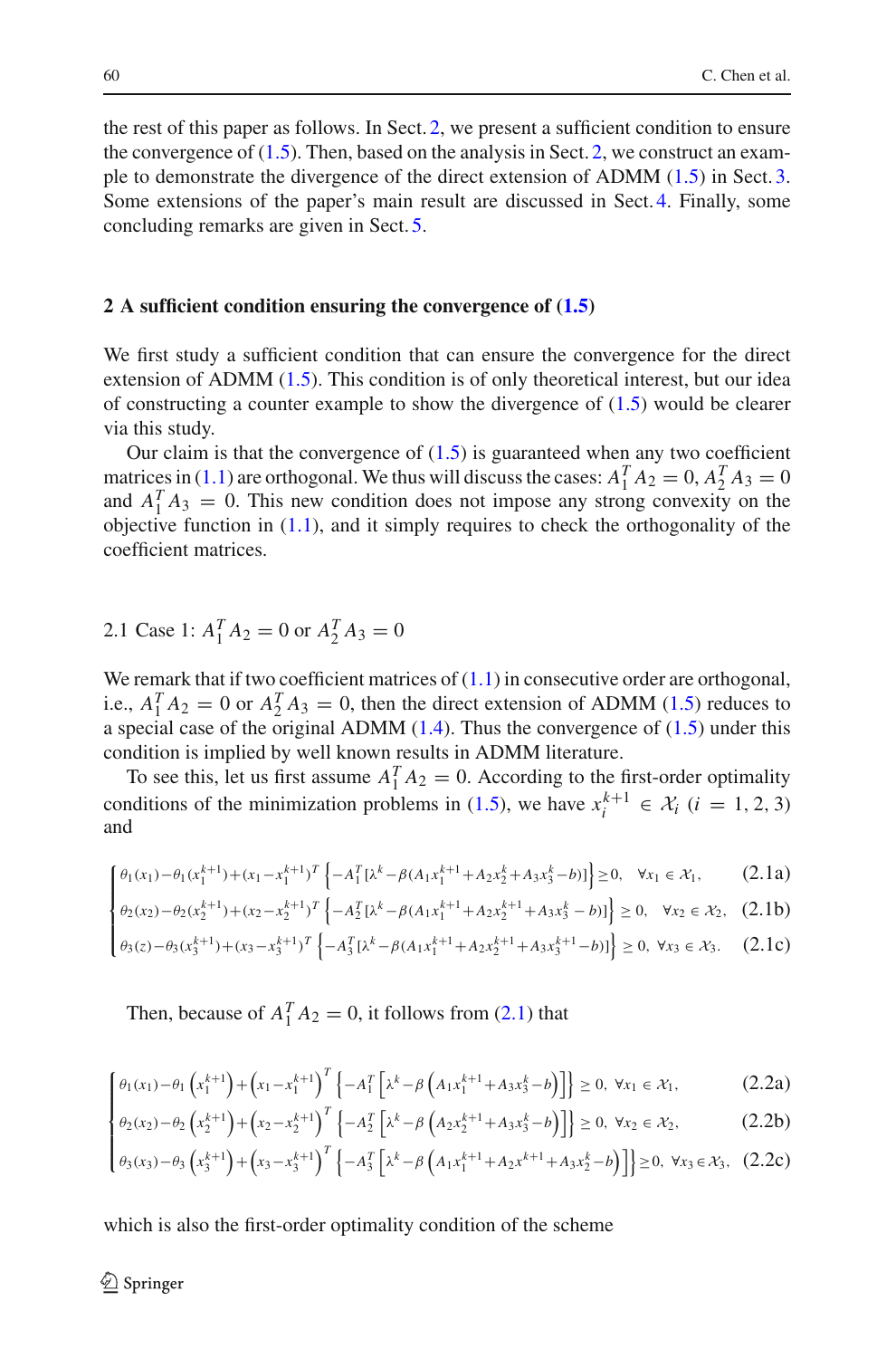$$
\left(x_1^{k+1}, x_2^{k+1}\right) = \text{Argmin}\left\{\n\begin{array}{l}\n\theta_1(x_1) + \theta_2(x_2) - \left(\lambda^k\right)^T (A_1 x_1 + A_2 x_2) \mid x_1 \in \mathcal{X}_1, \\
+\frac{\beta}{2} \|A_1 x_1 + A_2 x_2 + A_3 x_3^k - b\|^2\n\end{array}\n\right| \n\begin{array}{l} x_1 \in \mathcal{X}_1, \\
x_2 \in \mathcal{X}_2\n\end{array}\n\right\},
$$
\n(2.3a)

$$
x_3^{k+1} = \text{Argmin}\left\{\theta_3(x_3) - (\lambda^k)^T A_3 x_3 + \frac{\beta}{2} \|A_1 x_1^{k+1} + A_2 x_2^{k+1} + A_3 x_3 - b\|^2 \, |x_3 \in \mathcal{X}_3, \right\},\tag{2.3b}
$$

$$
\begin{bmatrix}\n1 & 1 & 1 \\
\lambda^{k+1} = \lambda^k - \beta \left( A_1 x_1^{k+1} + A_2 x_2^{k+1} + A_3 x_3^{k+1} - b \right).\n\end{bmatrix}.
$$
\n(2.3c)

Clearly,  $(2.3)$  is a specific application of the original ADMM  $(1.4)$  to  $(1.1)$  by regarding  $(x_1, x_2)$  as one variable,  $[A_1, A_2]$  as one matrix and  $\theta_1(x_1) + \theta_2(x_2)$  as one function. Note that both  $x_1^k$  and  $x_2^k$  are not required to generate the  $(k + 1)$ -th iteration under the orthogonality condition  $A_1^T A_2 = 0$  in [\(2.3\)](#page-4-0). Existing convergence results for the original ADMM such as those in  $[8,18]$  $[8,18]$  $[8,18]$  $[8,18]$  thus hold for the special case of  $(1.5)$ with the orthogonality condition  $A_1^T A_2 = 0$ .

Similar discussion can be carried out under the orthogonality condition  $A_2^T A_3 = 0$ .

# 2.2 Case 2:  $A_1^T A_3 = 0$

<span id="page-4-0"></span> $\lceil$  $\frac{1}{2}$ 

In the last subsection, we have discussed the cases where two consecutive coefficient matrices are orthogonal. Now, we pay attention to the case where  $A_1^T A_3 = 0$  and show that it can also ensure the convergence of  $(1.5)$ .

To prepare for the proof, we need to make something clear. First, note that the update order of [\(1.5\)](#page-2-1) at each iteration is  $x_1 \rightarrow x_2 \rightarrow x_3 \rightarrow \lambda$  and then it repeats cyclically. Equivalently, we can update the variables via the order  $x_2 \rightarrow x_3 \rightarrow \lambda \rightarrow x_1$  and thus have the following iterative form:

<span id="page-4-1"></span>
$$
\begin{cases} x_2^{k+1} = \text{Argmin} \left\{ \mathcal{L}_{\mathcal{A}}(x_1^k, x_2, x_3^k, \lambda^k) \mid x_2 \in \mathcal{X}_2 \right\}, \\ x_3^{k+1} = \text{Argmin} \left\{ \mathcal{L}_{\mathcal{A}}\left(x_1^k, x_2^{k+1}, x_3, \lambda^k\right) \mid x_3 \in \mathcal{X}_3 \right\}, \end{cases} \tag{2.4b}
$$

$$
x_3^{k+1} = \text{Argmin}\left\{ \mathcal{L}_{\mathcal{A}}\left(x_1^k, x_2^{k+1}, x_3, \lambda^k\right) \mid x_3 \in \mathcal{X}_3 \right\},\tag{2.4b}
$$

$$
\lambda^{k+1} = \lambda^k - \beta \left( A_1 x_1^k + A_2 x_2^{k+1} + A_3 x_3^{k+1} - b \right),
$$
 (2.4c)

$$
\begin{cases}\n\chi^{k+1} = \chi^k - \beta \left( A_1 x_1^k + A_2 x_2^{k+1} + A_3 x_3^{k+1} - b \right), & (2.4c) \\
x_1^{k+1} = \text{Argmin} \left\{ \mathcal{L}_{\mathcal{A}} \left( x_1, x_2^{k+1}, x_3^{k+1}, \lambda^{k+1} \right) \mid x_1 \in \mathcal{X}_1 \right\}. & (2.4d)\n\end{cases}
$$

According to [\(2.4\)](#page-4-1), there is a update for the variable  $\lambda$  between the updates for  $x_3$ and *x*<sub>1</sub>. Thus, the case  $A_1^T A_3 = 0$  requires discussion different from that in the last subsection. Moreover, when  $x_1^k$  is taken as  $x_1^{k+1}$  and  $x_1^{k+1}$  as  $x_1^{k+2}$ , the scheme [\(2.4\)](#page-4-1) reduces exactly to the direct extension of ADMM [\(1.5\)](#page-2-1). Therefore, the convergence analysis for the scheme  $(1.5)$  is equivalent to that for  $(2.4)$ . For notational simplicity, we will focus on the representation of [\(2.4\)](#page-4-1) within this subsection.

Second, it worths to mention that the variable  $x_2$  is not involved in the iteration of [\(2.4\)](#page-4-1), meaning the scheme (2.4) generating a new iterate only based on  $(x_1^k, x_3^k, \lambda^k)$ . We thus follow the terminology in  $[3]$  to call  $x_2$  an intermediate variable; and correspondingly call  $(x_1, x_3, \lambda)$  essential variables because they are really necessary to execute the iteration of [\(2.4\)](#page-4-1). Accordingly, we use the notations  $w^k = (x_1^k, x_2^k, x_3^k, \lambda^k)$ ,  $u^k = w^k \setminus \lambda^k = (x_1^k, x_2^k, x_3^k), v^k = w^k \setminus x_2^k = (x_1^k, x_3^k, \lambda^k), v = w \setminus x_2 = (x_1, x_3, \lambda),$  $V = \mathcal{X}_1 \times \mathcal{X}_3 \times \Re^p$  and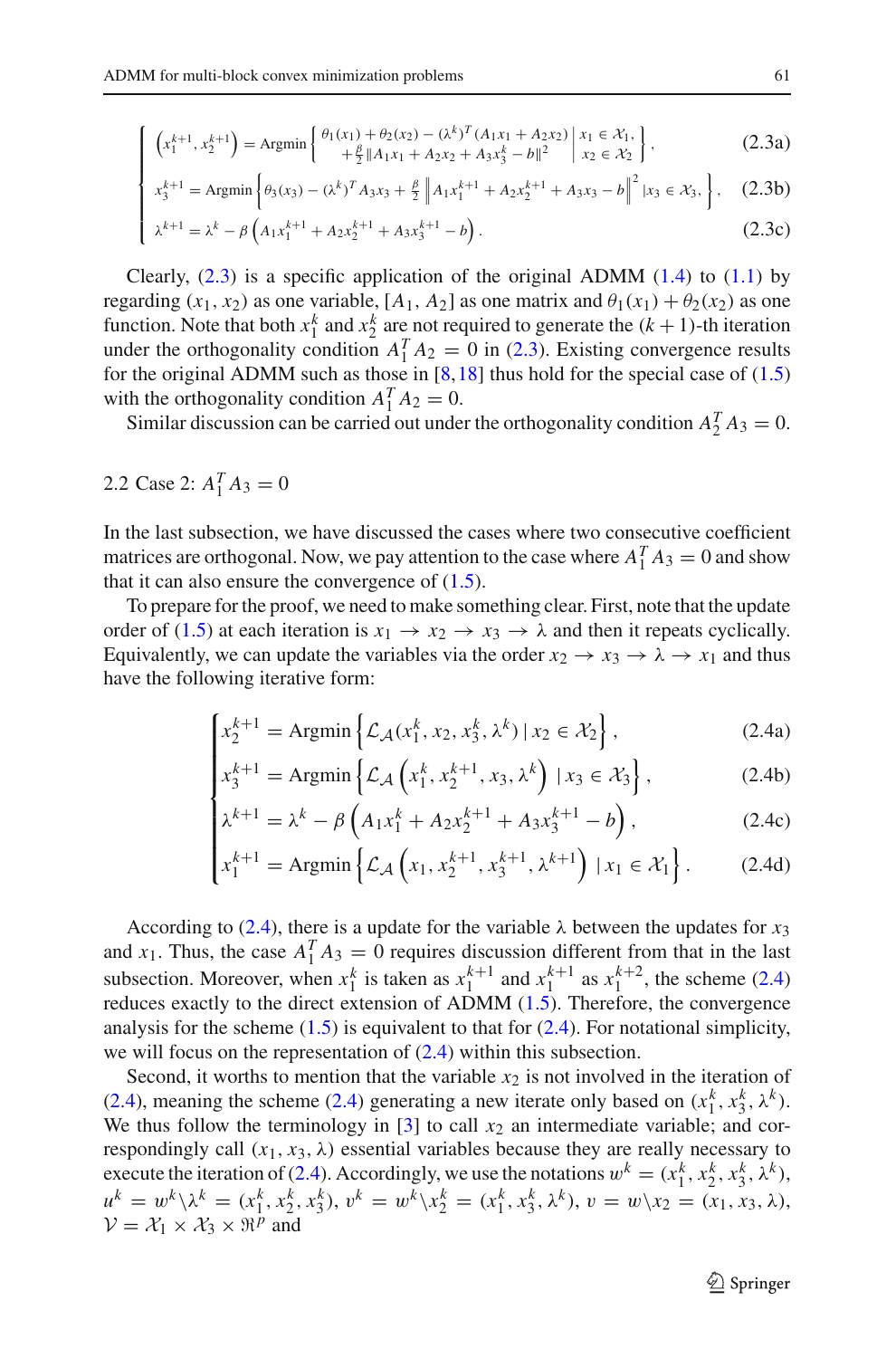<span id="page-5-0"></span>
$$
\mathcal{V}^* := \{ v^* = (x_1^*, x_3^*, \lambda^*) \mid w^* = (x_1^*, x_2^*, x_3^*, \lambda^*) \in \Omega^* \},
$$

where  $\Omega^*$  is the collection of the KKT points of [\(1.1\)](#page-1-0).

Third, it is useful to characterize the model  $(1.1)$  by a variational inequality. More specifically, finding a saddle point of the Lagrangian function of  $(1.1)$  is equivalent to solving the variational inequality problem: Finding  $w^* \in \Omega$  such that

$$
\text{VI}(\Omega, F, \theta) : \quad \theta(u) - \theta(u^*) + (w - w^*)^T F(w^*) \ge 0, \quad \forall \, w \in \Omega, \quad (2.5a)
$$

where

$$
u := \begin{pmatrix} x_1 \\ x_2 \\ x_3 \end{pmatrix}, \quad w := \begin{pmatrix} x_1 \\ x_2 \\ x_3 \\ \lambda \end{pmatrix}, \quad \theta(u) := \theta_1(x_1) + \theta_2(x_2) + \theta_3(x_3), \quad (2.5b)
$$

$$
F(w) := \begin{pmatrix} -A_1^T \lambda \\ -A_2^T \lambda \\ -A_3^T \lambda \\ A_1 x_1 + A_2 x_2 + A_3 x_3 - b \end{pmatrix}, \quad \text{and } \Omega := \mathcal{X}_1 \times \mathcal{X}_2 \times \mathcal{X}_3 \times \mathbb{R}^p. \quad (2.5c)
$$

Obviously, the mapping  $F(\cdot)$  defined in [\(2.5c\)](#page-5-0) is monotone because it is affine with a skew-symmetric matrix.

<span id="page-5-1"></span>Last, let us take a deeper look at the output of  $(2.4)$  and investigate some of its properties. In fact, deriving the first-order optimality condition of the minimization problems in [\(2.4\)](#page-4-1) and rewriting [\(2.4c\)](#page-4-1) appropriately, we obtain

$$
\begin{cases}\n\theta_{2}(x_{2}) - \theta_{2}\left(x_{2}^{k+1}\right) + \left(x_{2} - x_{2}^{k+1}\right)^{T}\left\{-A_{2}^{T}\left[\lambda^{k} - \beta\left(A_{1}x_{1}^{k} + A_{2}x_{2}^{k+1} + A_{3}x_{3}^{k} - b\right)\right]\right\} \\
\geq 0, \quad \forall x_{2} \in \mathcal{X}_{2}, \\
\theta_{3}(x_{3}) - \theta_{3}\left(x_{3}^{k+1}\right) + \left(x_{3} - x_{3}^{k+1}\right)^{T}\left\{-A_{3}^{T}\left[\lambda^{k} - \beta\left(A_{1}x_{1}^{k} + A_{2}x_{2}^{k+1} + A_{3}x_{3}^{k+1} - b\right)\right]\right\} \\
\geq 0, \quad \forall x_{2} \in \mathcal{X}_{2}.\n\end{cases} (2.6b)
$$

$$
\begin{cases}\n\theta_{3}(x_{3}) - \theta_{3}\left(x_{3}^{k+1}\right) + \left(x_{3} - x_{3}^{k+1}\right)^{T} \left\{-A_{3}^{T}\left[\lambda^{k} - \beta(A_{1}x_{1}^{k} + A_{2}x_{2}^{k+1} + A_{3}x_{3}^{k+1} - b)\right]\right\} \\
\geq 0, \ \forall x_{3} \in \mathcal{X}_{3},\n\end{cases} \tag{2.6b}
$$

$$
\left(A_1x_1^k + A_2x_2^{k+1} + A_3x_3^{k+1} - b\right) + \frac{1}{\beta}\left(\lambda^{k+1} - \lambda^k\right) = 0,\tag{2.6c}
$$

$$
\begin{cases}\n\left(A_{1}x_{1}^{k} + A_{2}x_{2}^{k+1} + A_{3}x_{3}^{k+1} - b\right) + \frac{1}{\beta}\left(\lambda^{k+1} - \lambda^{k}\right) = 0, & (2.6c) \\
\theta_{1}(x_{1}) - \theta_{1}\left(x_{1}^{k}\right) + \left(x_{1} - x_{1}^{k+1}\right)^{T}\left\{-A_{1}^{T}\left[\lambda^{k+1} - \beta\left(A_{1}x_{1}^{k+1} + A_{2}x_{2}^{k+1} + A_{3}x_{3}^{k+1} - b\right)\right]\right\} \\
\geq 0, \forall x_{1} \in \mathcal{X}_{1}.\n\end{cases}
$$
\n(2.6d)

Then, substituting [\(2.6c\)](#page-5-1) into [\(2.6a\)](#page-5-1), [\(2.6b\)](#page-5-1) and [\(2.6d\)](#page-5-1); and using  $A_1^T A_3 = 0$ , we get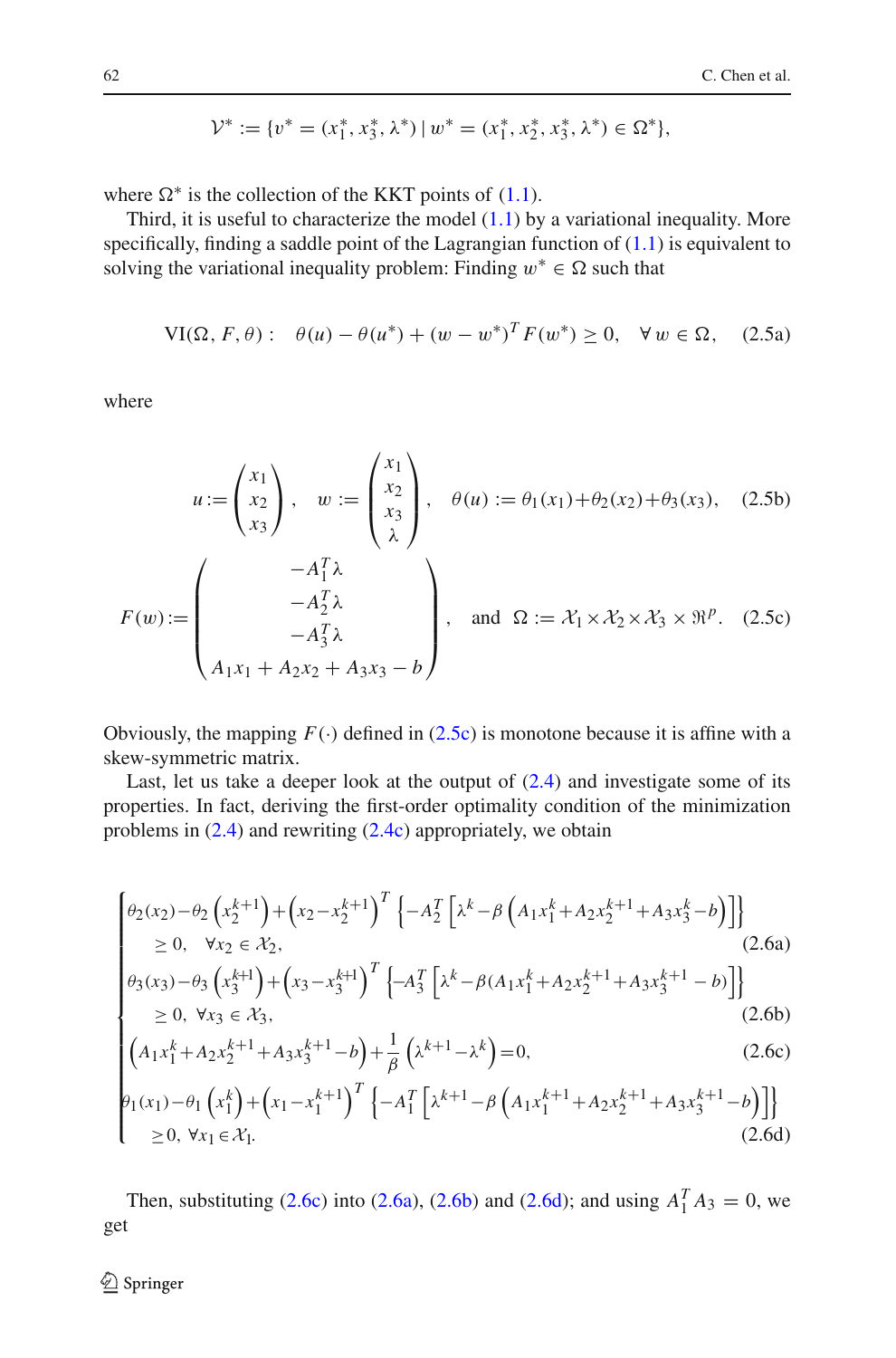<span id="page-6-0"></span> $\sqrt{2}$ 

⎪⎪⎪⎪⎪⎪⎪⎪⎪⎪⎪⎪⎪⎪⎪⎪⎨

⎪⎪⎪⎪⎪⎪⎪⎪⎪⎪⎪⎪⎪⎪⎪⎪⎩

$$
\theta_2(x_2) - \theta_2 \left( x_2^{k+1} \right) + \left( x_2 - x_2^{k+1} \right)^T \left\{ -A_2^T \lambda^{k+1} + \beta A_2^T A_3 \left( x_3^k - x_3^{k+1} \right) \right\} \n\geq 0, \quad \forall x_2 \in \mathcal{X}_2,
$$
\n(2.7a)

$$
\theta_3(x_3) - \theta_3 \left( x_3^{k+1} \right) + \left( x_3 - x_3^{k+1} \right)^T \left\{ -A_3^T \lambda^{k+1} \right\} \ge 0, \ \forall x_3 \in \mathcal{X}_3, \tag{2.7b}
$$

$$
\left(A_1x_1^{k+1} + A_2x_2^{k+1} + A_3x_3^{k+1} - b\right) + A_1\left(x_1^k - x_1^{k+1}\right) - \frac{1}{\beta}\left(\lambda^k - \lambda^{k+1}\right) = 0,\tag{2.7c}
$$

$$
\theta_{1}(x_{1}) - \theta_{1}\left(x_{1}^{k+1}\right) + \left(x_{1} - x_{1}^{k+1}\right)^{T} \left\{-A_{1}^{T} \lambda^{k+1} - \beta A_{1}^{T} A_{1}\left(x_{1}^{k} - x_{1}^{k+1}\right) + A_{1}^{T}\left(\lambda^{k} - \lambda^{k+1}\right)\right\} \ge 0, \ \forall x_{1} \in \mathcal{X}_{1}.
$$
\n(2.7d)

With the definitions of  $\theta$ ,  $F$ ,  $\Omega$ ,  $u^k$  and  $v^k$ , we can rewrite [\(2.7\)](#page-6-0) as a compact form. We summarize it in the next lemma and omit its proof as it is just a compact reformulation of [\(2.7\)](#page-6-0).

<span id="page-6-1"></span>**Lemma 2.1** *Let*  $w^{k+1} = (x_1^{k+1}, x_2^{k+1}, x_3^{k+1}, \lambda^{k+1})$  *be generated by* [\(2.4\)](#page-4-1) *from given*  $v^k = (x_1^k, x_3^k, \lambda^k)$ *. Then we have* 

$$
w^{k+1} \in \Omega, \quad \theta(u) - \theta\left(u^{k+1}\right) + \left(w - w^{k+1}\right)^T
$$
  
 
$$
\times \left\{ F(w^{k+1}) + Q\left(v^k - v^{k+1}\right) \right\} \ge 0, \quad \forall w \in \Omega,
$$
 (2.8)

<span id="page-6-2"></span>*where*

$$
Q = \begin{pmatrix} -\beta A_1^T A_1 & 0 & A_1^T \\ 0 & \beta A_2^T A_3 & 0 \\ 0 & 0 & 0 \\ A_1 & 0 & -\frac{1}{\beta}I \end{pmatrix}.
$$
 (2.9)

Note that the assertion [\(2.8\)](#page-6-1) is useful for quantifying the accuracy of  $w^{k+1}$  to a solution point of  $VI(\Omega, F, \theta)$ , because of the variational inequality reformulation  $(2.5)$  of  $(1.1)$ .

<span id="page-6-4"></span>Now, we are ready to prove the convergence for the direct extension of ADMM under the condition  $A_1^T A_3 = 0$ . We first refine the assertion [\(2.8\)](#page-6-1) under this additional condition.

**Lemma 2.2** *Let*  $w^{k+1} = (x_1^k, x_2^{k+1}, x_3^{k+1}, \lambda^{k+1})$  *be generated by* [\(2.4\)](#page-4-1) *from given*  $v^k = (x_1^k, x_3^k, \lambda^k)$ *. If*  $A_1^T A_3 = 0$ *, then we have* 

<span id="page-6-3"></span>
$$
w^{k+1} \in \Omega, \theta(u) - \theta\left(u^{k+1}\right) + \left(w - w^{k+1}\right)^T \left\{ F\left(w^{k+1}\right) + \beta P A_3 \left(x_3^k - x_3^{k+1}\right) \right\}
$$
  
\n
$$
\geq \left(v - v^{k+1}\right)^T H\left(v^k - v^{k+1}\right), \quad \forall w \in \Omega,
$$
\n(2.10)

<sup>2</sup> Springer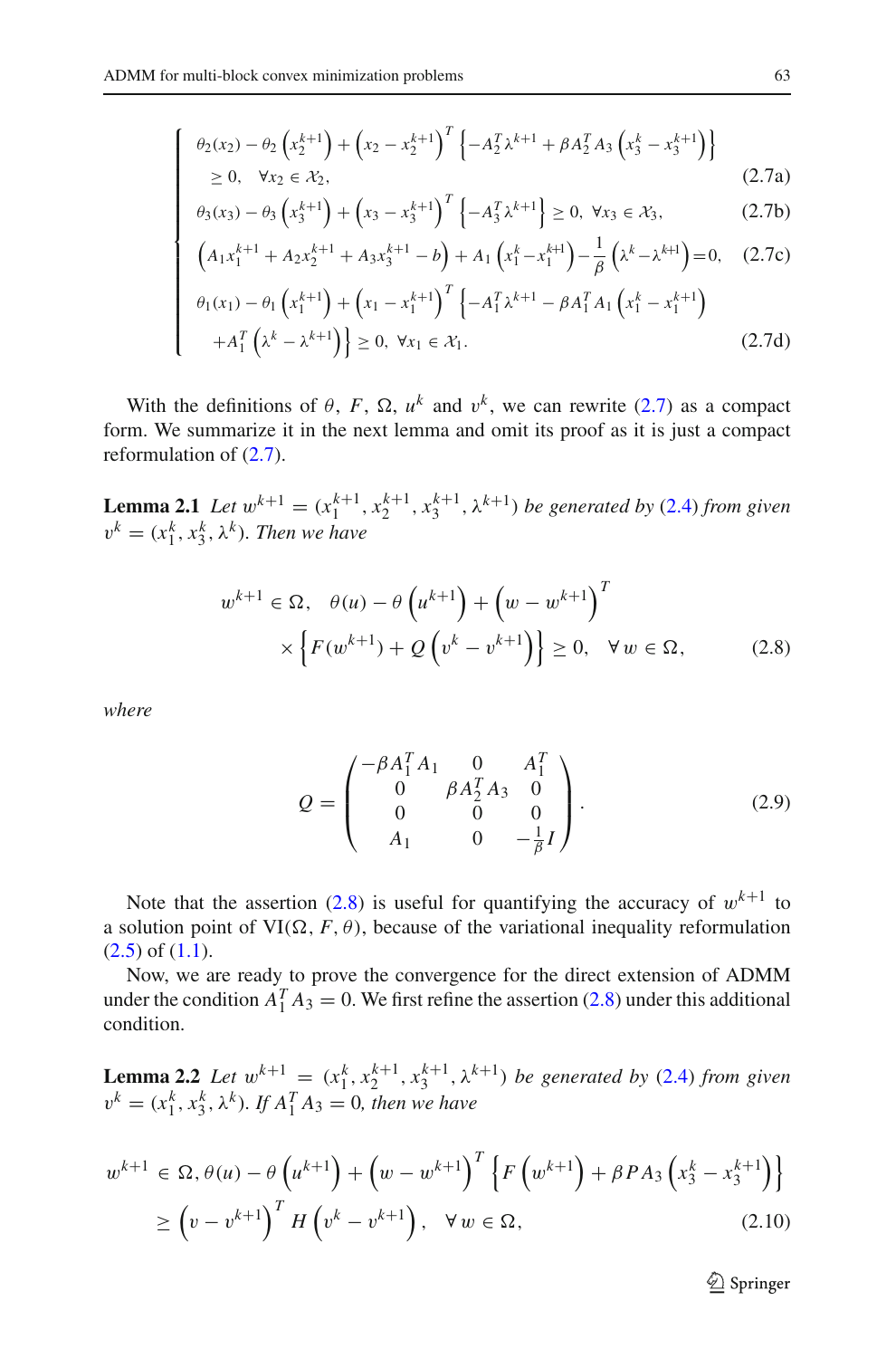<span id="page-7-0"></span>*where*

$$
P = \begin{pmatrix} A_1^T \\ A_2^T \\ A_3^T \\ 0 \end{pmatrix}, \quad v = \begin{pmatrix} x_1 \\ x_3 \\ \lambda \end{pmatrix} \quad and \quad H = \begin{pmatrix} \beta A_1^T A_1 & 0 & -A_1^T \\ 0 & \beta A_3^T A_3 & 0 \\ -A_1 & 0 & \frac{1}{\beta} I \end{pmatrix} . (2.11)
$$

*Proof* Since  $A_1^T A_3 = 0$ , the following is an identity:

$$
\begin{pmatrix}\nx_1 - x_1^{k+1} \\
x_2 - x_2^{k+1} \\
x_3 - x_3^{k+1} \\
\lambda - \lambda^{k+1}\n\end{pmatrix}^T \begin{pmatrix}\n\beta A_1^T A_1 & \beta A_1^T A_3 & -A_1^T \\
0 & 0 & 0 \\
0 & \beta A_3^T A_3 & 0 \\
-A_1 & 0 & \frac{1}{\beta}I\n\end{pmatrix} \begin{pmatrix}\nx_1^k - x_1^{k+1} \\
x_3^k - x_3^{k+1} \\
\lambda^k - \lambda^{k+1}\n\end{pmatrix}
$$
\n
$$
= \begin{pmatrix}\nx_1 - x_1^{k+1} \\
x_3 - x_3^{k+1} \\
\lambda - \lambda^{k+1}\n\end{pmatrix}^T \begin{pmatrix}\n\beta A_1^T A_1 & 0 & -A_1^T \\
0 & \beta A_3^T A_3 & 0 \\
-A_1 & 0 & \frac{1}{\beta}I\n\end{pmatrix} \begin{pmatrix}\nx_1^k - x_1^{k+1} \\
x_3^k - x_3^{k+1} \\
\lambda^k - \lambda^{k+1}\n\end{pmatrix}.
$$

Adding the above identity to the both sides of  $(2.8)$  and using the notations of v and *H*, we obtain

$$
w^{k+1} \in \Omega, \theta(u) - \theta\left(u^{k+1}\right) + \left(w - w^{k+1}\right)^T \left\{ F\left(w^{k+1}\right) + \mathcal{Q}_0\left(v^k - v^{k+1}\right) \right\} \\ \ge \left(v - v^{k+1}\right)^T H\left(v^k - v^{k+1}\right), \quad \forall w \in \Omega, \tag{2.12}
$$

where (see  $Q$  in  $(2.9)$ )

$$
Q_0 = Q + \begin{pmatrix} \beta A_1^T A_1 & \beta A_1^T A_3 & -A_1^T \\ 0 & 0 & 0 \\ 0 & \beta A_3^T A_3 & 0 \\ -A_1 & 0 & \frac{1}{\beta} I \end{pmatrix} = \begin{pmatrix} 0 & \beta A_1^T A_3 & 0 \\ 0 & \beta A_2^T A_3 & 0 \\ 0 & \beta A_3^T A_3 & 0 \\ 0 & 0 & 0 \end{pmatrix}
$$

By using the structures of the matrices  $Q_0$  and *P* (see [\(2.11\)](#page-7-0)), and the vector v, we have

$$
(w - w^{k+1})^T Q_0(v^k - v^{k+1}) = (w - w^{k+1})^T \beta P A_3(x_3^k - x_3^{k+1}).
$$

The assertion  $(2.10)$  is proved.

 $\Box$ 

.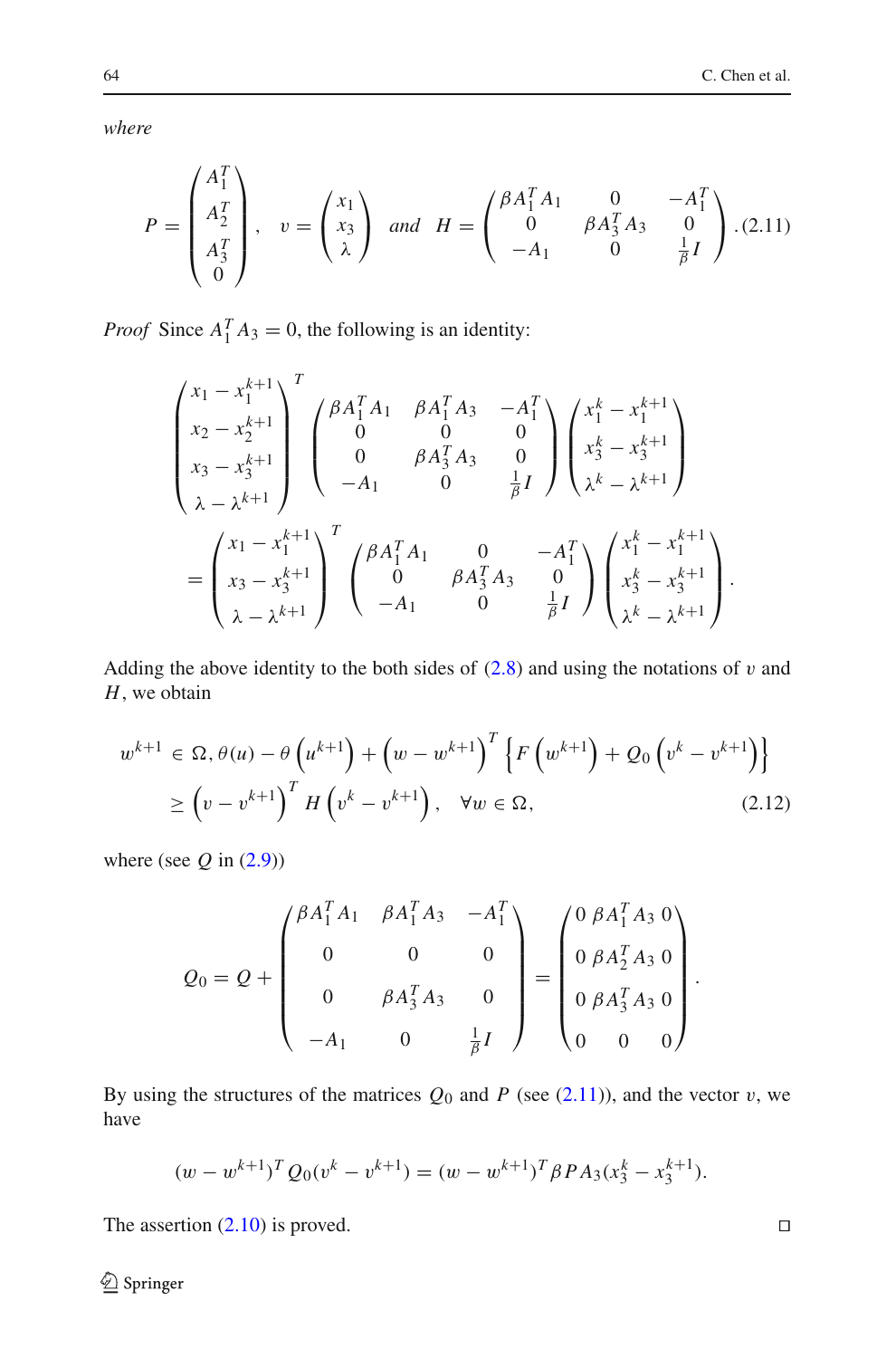Let us define two auxiliary sequences which will only serve for simplifying our notation in convergence analysis:

$$
\tilde{w}^k = \begin{pmatrix} \tilde{x}_1^k \\ \tilde{x}_2^k \\ \tilde{x}_3^k \\ \tilde{\lambda}^k \end{pmatrix} = \begin{pmatrix} x_1^{k+1} \\ x_2^{k+1} \\ x_3^{k+1} \\ \lambda^{k+1} - \beta A_3 (x_3^k - x_3^{k+1}) \end{pmatrix} \text{ and } \tilde{u}^k = \begin{pmatrix} \tilde{x}_1^k \\ \tilde{x}_2^k \\ \tilde{x}_3^k \end{pmatrix}, \quad (2.13)
$$

<span id="page-8-0"></span>where  $(x_1^{k+1}, x_2^{k+1}, x_3^{k+1}, \lambda^{k+1})$  is generated by [\(2.4\)](#page-4-1).

In the next lemma, we establish an important inequality based on the assertion in Lemma [2.2,](#page-6-4) which will play a vital role in convergence analysis.

<span id="page-8-2"></span>**Lemma 2.3** *Let*  $w^{k+1} = (x_1^{k+1}, x_2^{k+1}, x_3^{k+1}, \lambda^{k+1})$  *be generated by* [\(2.4\)](#page-4-1) *from given*  $v^k = (x_1^k, x_3^k, \lambda^k)$ *. If*  $A_1^T A_3 = 0$ *, we have*  $\tilde{w}^k \in \Omega$  *and* 

$$
\theta(u) - \theta(\tilde{u}^k) + (w - \tilde{w}^k)^T F(\tilde{w}^k) \ge \frac{1}{2} (\|v - v^{k+1}\|_H^2 - \|v - v^k\|_H^2) + \frac{1}{2} \|v^k - v^{k+1}\|_H^2, \ \forall w \in \Omega, \quad (2.14)
$$

*where*  $\tilde{w}^k$  *and*  $\tilde{u}^k$  *are defined in [\(2.13\)](#page-8-0).* 

*Proof* According to the definition of  $\tilde{w}^k$  and  $F(w)$  (see [\(2.13\)](#page-8-0) and [\(2.5c\)](#page-5-0), respectively), [\(2.10\)](#page-6-3) can be rewritten as

$$
\tilde{w}^{k} \in \Omega, \theta(u) - \theta(\tilde{u}^{k}) + (w - w^{k+1})^{T} F(\tilde{w}^{k}) \ge (v - v^{k+1})^{T} H(v^{k} - v^{k+1}), \quad \forall w \in \Omega.
$$
\n(2.15)

Note that  $w^{k+1} - \tilde{w}^k = \beta$  $\sqrt{2}$  $\parallel$  $\boldsymbol{0}$  $\boldsymbol{0}$  $\boldsymbol{0}$  $A_3(x_3^k - x_3^{k+1})$  $\setminus$  $\Big\}$ , we further obtain that  $\tilde{w}^k \in \Omega$ , and

$$
\theta(u) - \theta(\tilde{u}^{k}) + (w - \tilde{w}^{k})^{T} F(\tilde{w}^{k})
$$
\n
$$
= \theta(u) - \theta(\tilde{u}^{k}) + (w - w^{k+1})^{T} F(\tilde{w}^{k}) + (w^{k+1} - \tilde{w}^{k})^{T} F(\tilde{w}^{k})
$$
\n
$$
\ge (v - v^{k+1})^{T} H(v^{k} - v^{k+1})
$$
\n
$$
+ (A_{3}(x_{3}^{k} - x_{3}^{k+1}))^{T} (\beta(A_{1}x_{1}^{k+1} + A_{2}x_{2}^{k+1} + A_{3}x_{3}^{k+1} - b)), \forall w \in \Omega. \quad (2.16)
$$

<span id="page-8-1"></span>Setting  $x_3 = x_3^k$  in [\(2.7b\)](#page-6-0), we obtain

$$
\theta_3(x_3^k) - \theta_3(x_3^{k+1}) + (x_3^k - x_3^{k+1})^T \{-A_3^T \lambda^{k+1}\} \ge 0.
$$
 (2.17)

 $\mathcal{D}$  Springer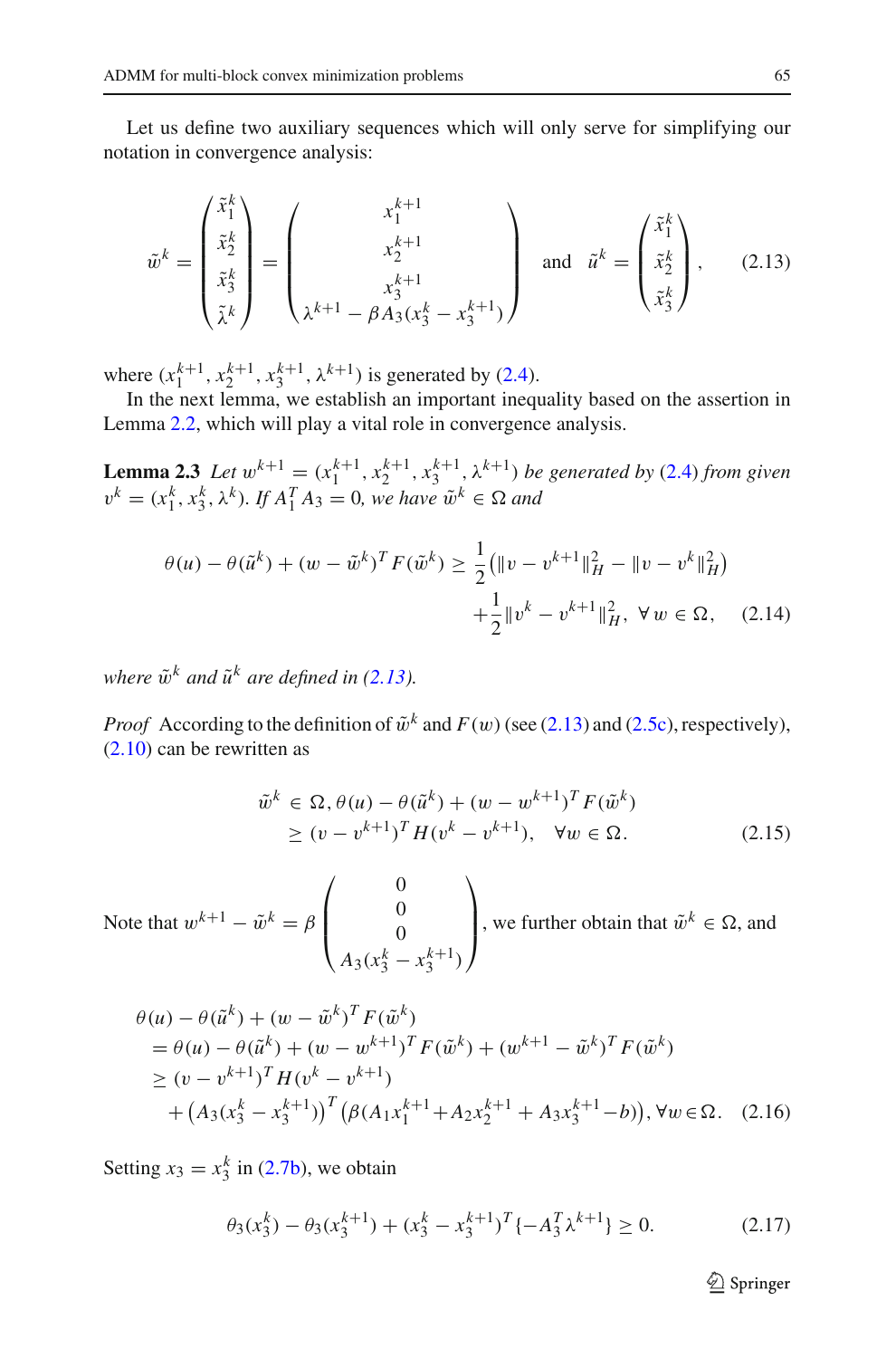Note that  $(2.7b)$  is also true for the  $(k - 1)$ th iteration. Thus, it holds that

$$
\theta_3(x_3)-\theta_3\left(x_3^k\right)+\left(x_3-x_3^k\right)^T\left\{-A_3^T\lambda^k\right\}\geq 0.
$$

Setting  $x_3 = x_3^{k+1}$  in the last inequality, we obtain

$$
\theta_3 \left( x_3^{k+1} \right) - \theta_3 \left( x_3^k \right) + \left( x_3^{k+1} - x_3^k \right)^T \left\{ -A_3^T \lambda^k \right\} \ge 0, \tag{2.18}
$$

which together with  $(2.17)$  yields that

$$
\left(\lambda^k - \lambda^{k+1}\right)^T A_3 \left(x_3^k - x_3^{k+1}\right) \ge 0, \quad \forall k \ge 0. \tag{2.19}
$$

By using the fact  $\lambda^k - \lambda^{k+1} = \beta (A_1 x_1^k + A_2 x_2^{k+1} + A_3 x_3^{k+1} - b)$  (see [\(2.6c\)](#page-5-1)) and the assumption  $A_1^T A_3 = 0$ , we get immediately that

$$
\beta \left( A_1 x_1^{k+1} + A_2 x_2^{k+1} + A_3 x_3^{k+1} - b \right)^T A_3 \left( x_3^k - x_3^{k+1} \right) \ge 0, \tag{2.20}
$$

and hence

<span id="page-9-0"></span>
$$
\tilde{w}^k \in \Omega, \theta(u) - \theta\left(\tilde{u}^k\right) + \left(w - \tilde{w}^k\right)^T F\left(\tilde{w}^k\right) \ge \left(v - v^{k+1}\right)^T H\left(v^k - v^{k+1}\right), \forall w \in \Omega. \tag{2.21}
$$

By substituting the identity

$$
\left(v - v^{k+1}\right)^{T} H\left(v^{k} - v^{k+1}\right) = \frac{1}{2} (\|v - v^{k+1}\|_{H}^{2} - \|v - v^{k}\|_{H}^{2}) + \frac{1}{2} \|v^{k} - v^{k+1}\|_{H}^{2}
$$

into the right-hand side of  $(2.21)$ , we obtain  $(2.14)$ .

Now, we are able to establish the contraction property with respect to the solution set of VI( $\Omega$ , *F*,  $\theta$ ) for the sequence {v<sup>k</sup>} generated by [\(2.4\)](#page-4-1), from which the convergence of [\(2.4\)](#page-4-1) can be easily established.

**Theorem 2.4** Assume  $A_1^T A_3 = 0$  *for the model* [\(1.1\)](#page-1-0)*. Let*  $\{x_1^k, x_2^k, x_3^k, \lambda^k\}$  *be the sequence generated by the direct extension of ADMM* [\(2.4\)](#page-4-1)*. Then, we have:*

*(i)* The sequence  $\{v^k:=(x_1^k, x_3^k, \lambda^k)\}$  is contractive with respective to the solution of  $VI(\Omega, F, \theta)$ , *i.e.*,

$$
||v^{k+1} - v^*||_H^2 \le ||v^k - v^*||_H^2 - ||v^k - v^{k+1}||_H^2.
$$
 (2.22)

<span id="page-9-1"></span>*(ii) If the matrices* [*A*1, *A*2] *and A*<sup>3</sup> *are assumed to be full column rank, then the sequence*  $\{w^k\}$  *converges to a KKT point of the model* [\(1.1\)](#page-1-0)*.* 

$$
\Box
$$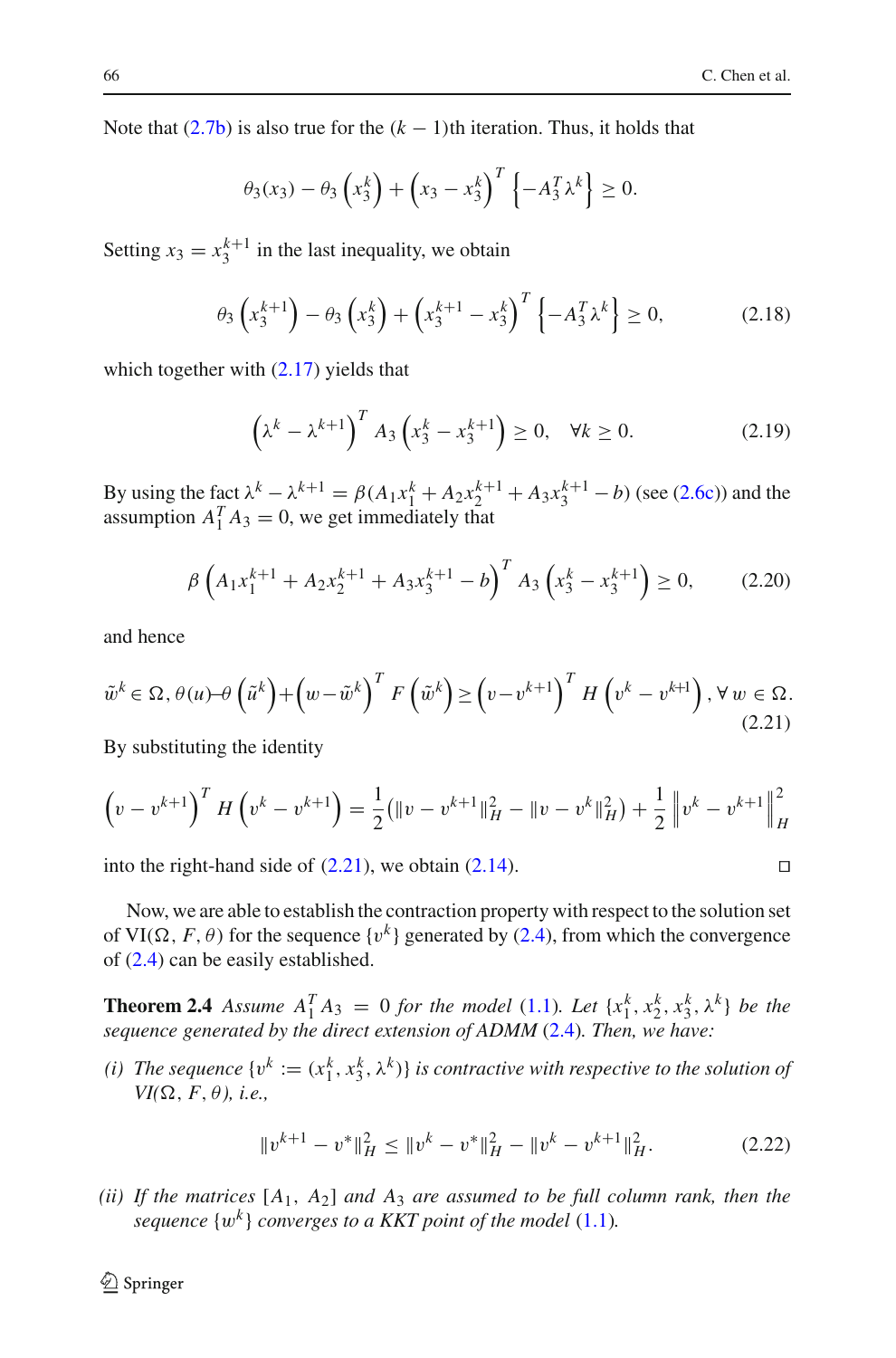*Proof* (i) The first assertion is straightforward based on [\(2.14\)](#page-8-2). Setting  $w = w^*$  in [\(2.14\)](#page-8-2), we get

$$
\frac{1}{2}(\|v^{k}-v^{*}\|_{H}^{2}-\|v^{k+1}-v^{*}\|_{H}^{2})-\frac{1}{2}\|v^{k}-v^{k+1}\|_{H}^{2}\geq \theta(\tilde{u}^{k})-\theta(u^{*})+(\tilde{w}^{k}-w^{*})^{T}F(\tilde{w}^{k}).
$$

From the monotonicity of *F* and [\(2.5\)](#page-5-0), it follows that

$$
\theta(\tilde{u}^k) - \theta(u^*) + (\tilde{w}^k - w^*)^T F(\tilde{w}^k) \ge \theta(\tilde{u}^k) - \theta(u^*) + (\tilde{w}^k - w^*)^T F(w^*) \ge 0,
$$

and thus [\(2.22\)](#page-9-1) is proved. Clearly, (2.22) indicates that the sequence  $\{v^k\}$  is contractive with respect to the solution set of  $VI(\Omega, F, \theta)$ , see e.g. [\[2\]](#page-21-1).

(ii) To prove (ii), by the inequality  $(2.22)$  and (see the definitions of v and *H* in  $(2.11)$ 

$$
||v^k - v^{k+1}||_H^2 = \beta ||A_1(x_1^k - x_1^{k+1}) - \frac{1}{\beta}(\lambda^k - \lambda^{k+1})||^2 + \beta ||A_3(x_3^k - x_3^{k+1})||^2,
$$

it follows that the sequences  $\{A_1x_1^k - \frac{1}{\beta}\lambda^k\}$  and  $\{A_3x_3^k\}$  are both bounded. Since  $A_3$ has full column rank, we deduce that  $\{x_3^k\}$  is bounded. Note that

$$
A_1 x_1^k + A_2 x_2^k = A_1 x_1^k - \frac{1}{\beta} \lambda^k - \left( A_1 x_1^{k-1} - \frac{1}{\beta} \lambda^{k-1} \right) - A_3 x_3^k + b. \tag{2.23}
$$

<span id="page-10-1"></span>Hence,  $\{A_1x_1^k + A_2x_2^k\}$  is bounded. Together with the assumption that  $[A_1, A_2]$  has full column rank, we conclude that the sequences  $\{x_1^k\}$ ,  $\{x_2^k\}$  and  $\{\lambda^k\}$  are all bounded. Therefore, there exists a subsequence  $\{x_1^{n_k+1}, x_2^{n_k+1}, x_3^{n_k+1}, \lambda^{n_k+1}\}$  that converges to a limit point, say  $(x_1^{\infty}, x_2^{\infty}, x_3^{\infty}, \lambda^{\infty})$ . Moreover, from [\(2.22\)](#page-9-1), we see immediately that

$$
\sum_{k=1}^{\infty} \|v^k - v^{k+1}\|_H^2 < +\infty,
$$
\n(2.24)

which shows

$$
\lim_{k \to \infty} H\left(v^k - v^{k+1}\right) = 0,\tag{2.25}
$$

<span id="page-10-0"></span>and thus

$$
\lim_{k \to \infty} Q\left(v^k - v^{k+1}\right) = 0. \tag{2.26}
$$

Then, by taking the limits on the both sides of  $(2.8)$ , using  $(2.26)$ , one can immediately write

$$
w^{\infty} \in \Omega, \quad \theta(u) - \theta(u^{\infty}) + (w - w^{\infty})^T F(w^{\infty}) \ge 0, \quad \forall w \in \Omega, \tag{2.27}
$$

which means  $w^{\infty} = (x_1^{\infty}, x_2^{\infty}, x_3^{\infty}, \lambda^{\infty})$  is a KKT point of [\(1.1\)](#page-1-0). Hence, the inequality [\(2.22\)](#page-9-1) is also valid if  $(x_1^*, x_2^*, x_3^*, \lambda^*)$  is replaced by  $(x_1^{\infty}, x_2^{\infty}, x_3^{\infty}, \lambda^{\infty})$ . Then it holds that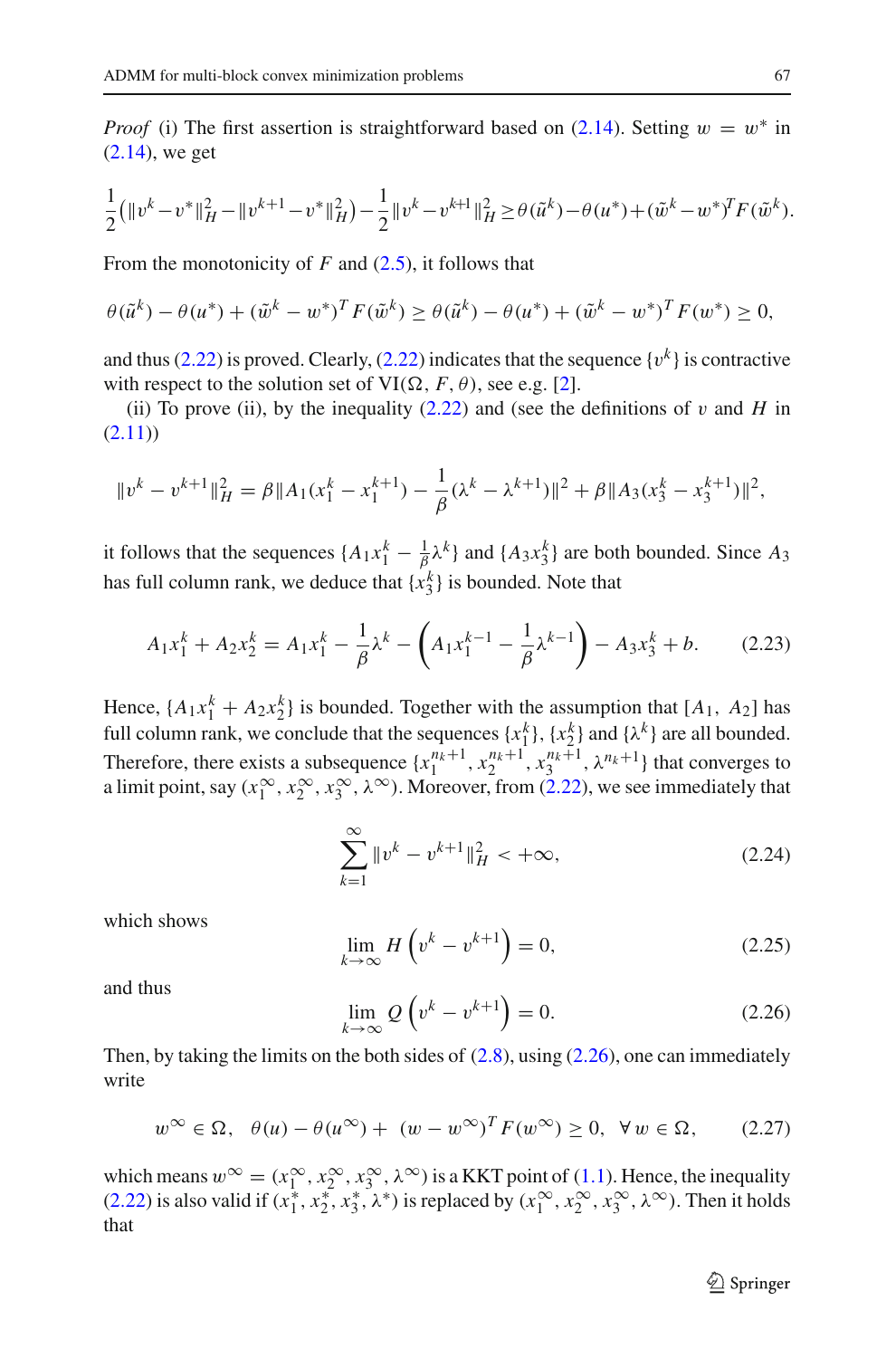$$
||v^{k+1} - v^{\infty}||_H^2 \le ||v^k - v^{\infty}||_H^2,
$$
\n(2.28)

<span id="page-11-0"></span>which implies that

$$
\lim_{k \to \infty} A_1(x_1^k - x_1^{\infty}) - \frac{1}{\beta} (\lambda^k - \lambda^{\infty}) = 0, \quad \lim_{k \to \infty} A_3(x_3^k - x_3^{\infty}) = 0.
$$
 (2.29)

By taking limits to  $(2.23)$ , using  $(2.29)$  and the assumptions, we know

$$
\lim_{k \to \infty} x_1^k = x_1^{\infty}, \quad \lim_{k \to \infty} x_2^k = x_2^{\infty}, \quad \lim_{k \to \infty} x_3^k = x_3^{\infty}, \quad \lim_{k \to \infty} \lambda^k = \lambda^{\infty}.
$$
 (2.30)

which completes the proof of this theorem.

Inspired by [\[18\]](#page-22-16), we can also establish a worst-case convergence rate measured by the iteration complexity in the ergodic sense for the direct extension of ADMM [\(2.4\)](#page-4-1). This is summarized in the following theorem.

**Theorem 2.5** Assume  $A_1^T A_3 = 0$  for the model [\(1.1\)](#page-1-0). Let  $\{(x_1^k, x_2^k, x_3^k, \lambda^k)\}$  be the *sequence generated by the direct extension of ADMM* [\(2.4\)](#page-4-1) *and*  $\tilde{w}^k$  *be defined in* [\(2.13\)](#page-8-0). *After t iterations of* [\(2.4\)](#page-4-1)*, we take*

$$
\tilde{w}_t = \frac{1}{t+1} \sum_{k=0}^t \tilde{w}^k.
$$
\n(2.31)

*Then,*  $\tilde{w} \in \mathcal{W}$  *and it satisfies* 

<span id="page-11-1"></span>
$$
\theta(\tilde{u}_t) - \theta(u) + (\tilde{w}_t - w)^T F(w) \le \frac{1}{2(t+1)} \|v - v^0\|_H^2, \quad \forall w \in \Omega. \tag{2.32}
$$

<span id="page-11-2"></span>*Proof* By the monotonicity of *F* and [\(2.14\)](#page-8-2), it follows that

$$
\tilde{w}^{k} \in \Omega, \quad \theta(u) - \theta(\tilde{u}^{k}) + (w - \tilde{w}^{k})^{T} F(w) + \frac{1}{2} \|v - v^{k}\|_{H}^{2}
$$
\n
$$
\geq \frac{1}{2} \|v - v^{k+1}\|_{H}^{2}, \ \forall w \in \Omega.
$$
\n(2.33)

Together with the convexity of  $\mathcal{X}_1$ ,  $\mathcal{X}_2$  and  $\mathcal{X}_3$ , [\(2.31\)](#page-11-1) implies that  $\tilde{w}_t \in \Omega$ . Summing the inequality [\(2.33\)](#page-11-2) over  $k = 0, 1, \ldots, t$ , we obtain

$$
(t+1)\theta(u) - \sum_{k=0}^t \theta(\tilde{u}^k) + \left( (t+1)w - \sum_{k=0}^t \tilde{w}^k \right)^T F(w) + \frac{1}{2} ||v - v^0||_H^2 \ge 0, \quad \forall w \in \Omega.
$$

<span id="page-11-3"></span>Use the notation of  $\tilde{w}_t$ , it can be written as

$$
\frac{1}{t+1} \sum_{k=0}^{t} \theta(\tilde{u}^{k}) - \theta(u) + (\tilde{w}_{t} - w)^{T} F(w) \le \frac{1}{2(t+1)} \|v - v^{0}\|_{H}^{2}, \quad \forall w \in \Omega.
$$
\n(2.34)

 $\Box$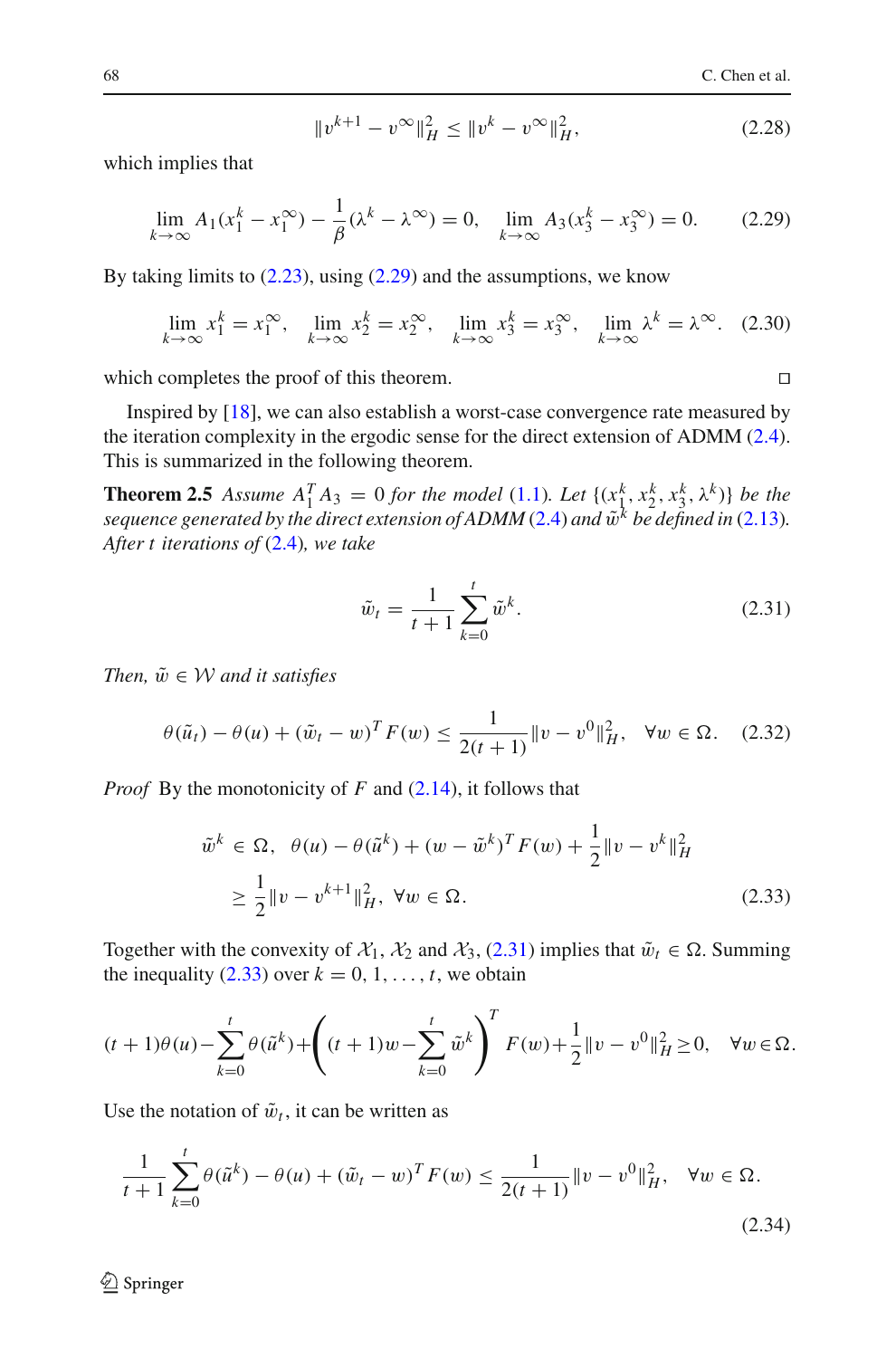Since  $\theta(u)$  is convex and

$$
\tilde{u}_t = \frac{1}{t+1} \sum_{k=0}^t \tilde{u}^k,
$$

we have that

$$
\theta(\tilde{u}_t) \leq \frac{1}{t+1} \sum_{k=0}^t \theta(\tilde{u}^k).
$$

Substituting it into [\(2.34\)](#page-11-3), the assertion of this theorem follows directly.

*Remark 2.6* For an arbitrarily given compact set  $D \subset \Omega$ , let  $d = \sup\{\Vert v - v^0 \Vert^2_H\}$  |  $v =$  $w \setminus x_2, w \in D$ , where  $v^0 = (x_1^0, x_3^0, \lambda^0)$ . Then, after *t* iterations of the extended ADMM [\(2.4\)](#page-4-1), the point  $\tilde{w}_t$  defined in [\(2.31\)](#page-11-1) satisfies

$$
\sup\left\{\theta(\tilde{u}_t) - \theta(u) + (\tilde{w}_t - w)^T F(w)\right\} \le \frac{d}{2(t+1)},\tag{2.35}
$$

which, according to the definition [\(2.5\)](#page-5-0), means  $\tilde{w}_t$  is an approximate solution of VI( $\Omega$ , *F*,  $\theta$ ) with an accuracy of *O*(1/*t*). Thus a worst-case *O*(1/*t*) convergence rate in the ergodic sense is established for the direct extension of ADMM [\(2.4\)](#page-4-1).

#### <span id="page-12-0"></span>**3 An example showing the divergence of [\(1.5\)](#page-2-1)**

In the last section, we have shown that if it is additionally assumed that any two coefficient matrices in [\(1.1\)](#page-1-0) be orthogonal, then the direct extension of ADMM [\(1.5\)](#page-2-1) is convergent. Based on this study, we now give an example to show the divergence of [\(1.5\)](#page-2-1) when such an orthogonality condition is missing. The analyses below also present a strategy for constructing more such examples.

More specifically, we consider the following linear homogeneous equation with three variables:

$$
A_1x_1 + A_2x_2 + A_3x_3 = 0,\t\t(3.1)
$$

<span id="page-12-1"></span>where  $A_i \in \mathbb{R}^3$  (*i* = 1, 2, 3) are all column vectors and the matrix [ $A_1$ ,  $A_2$ ,  $A_3$ ] is assumed to be nonsingular; and  $x_i \in \Re$  ( $i = 1, 2, 3$ ). The unique solution of [\(3.1\)](#page-12-1) is thus  $x_1 = x_2 = x_3 = 0$ . Clearly, [\(3.1\)](#page-12-1) is a special case of [\(1.1\)](#page-1-0) where the objective function is null, *b* is the all-zero vector in  $\mathbb{R}^3$ , and  $\mathcal{X}_i = \mathbb{R}$  for  $i = 1, 2, 3$ . The direct extension of ADMM  $(1.5)$  is thus applicable to  $(3.1)$ , and the corresponding optimal Lagrange multipliers are all 0.

One will see next that the convergence of the direct extension of ADMM [\(1.5\)](#page-2-1) applied to solving the linear equations with a null objective is independent of the selection of the penalty parameter  $\beta$ . That is, if the direct extension of ADMM [\(1.5\)](#page-2-1) is convergent for a selected  $\beta > 0$ , then it is convergent for every  $\beta > 0$ . On the other hand, if [\(1.5\)](#page-2-1) is not convergent for one selected  $\beta > 0$ , then it is not convergent for any

 $\Box$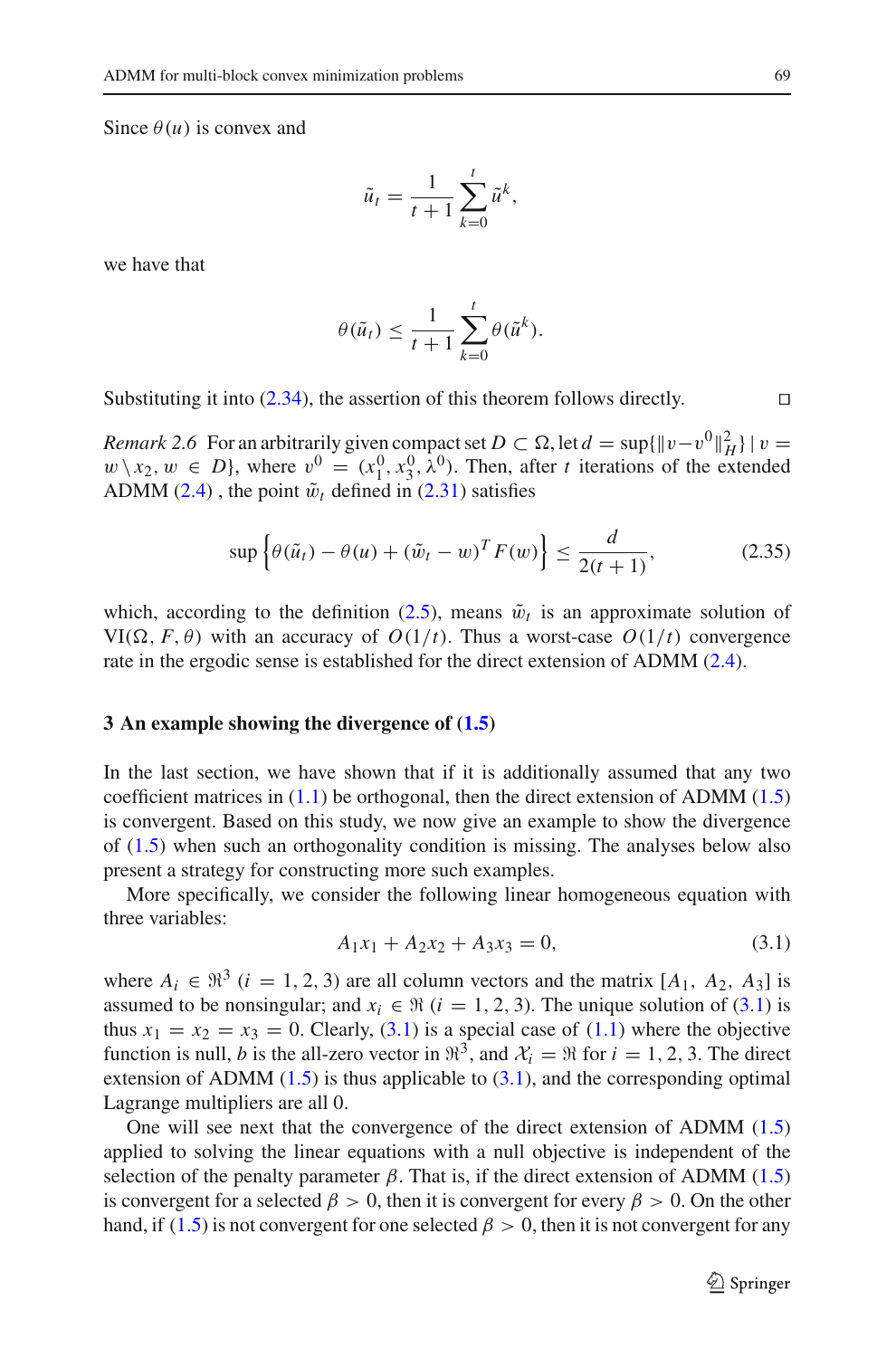$\beta > 0$ . Hence, in our specific example to be developed below, one can think  $\beta = 1$ without loss of generality.

## 3.1 The iterative scheme of  $(1.5)$  for  $(3.1)$

Now, we elucidate the iterative scheme when the direct extension of ADMM  $(1.5)$  is applied to solve the linear equation  $(3.1)$ . In fact, as we will show, it can be represented as a matrix recursion.

<span id="page-13-0"></span>Specifying the scheme [\(1.5\)](#page-2-1) with any given  $\beta > 0$  by the particular setting in [\(3.1\)](#page-12-1), we obtain

$$
\begin{cases}\n-A_1^T \lambda^k + \beta A_1^T \left( A_1 x_1^{k+1} + A_2 x_2^k + A_3 x_3^k \right) = 0, & (3.2a) \\
-A_2^T \lambda^k + \beta A_2^T \left( A_1 x_1^{k+1} + A_2 x_2^{k+1} + A_3 x_3^k \right) = 0, & (3.2b)\n\end{cases}
$$

$$
-A_2^T \lambda^k + \beta A_2^T \left( A_1 x_1^{k+1} + A_2 x_2^{k+1} + A_3 x_3^k \right) = 0, \tag{3.2b}
$$

$$
-A_3^T \lambda^k + \beta A_3^T \left( A_1 x_1^{k+1} + A_2 x_2^{k+1} + A_3 x_3^{k+1} \right) = 0, \tag{3.2c}
$$

$$
\begin{cases}\n-A_3^2 \lambda^4 + \beta A_3^2 \left(A_1 x_1 + A_2 x_2 + A_3 x_3\right) = 0, & (3.2c) \\
\beta \left(A_1 x_1^{k+1} + A_2 x_2^{k+1} + A_3 x_3^{k+1}\right) + \lambda^{k+1} - \lambda^k = 0. & (3.2d)\n\end{cases}
$$

By introducing a new variable  $\mu^k := \lambda^k/\beta$ , we can recast the scheme [\(3.2\)](#page-13-0) as

<span id="page-13-1"></span>
$$
\left[-A_1^T \mu^k + A_1^T \left(A_1 x_1^{k+1} + A_2 x_2^k + A_3 x_3^k\right) = 0,\right.
$$
 (3.3a)

$$
\begin{cases}\n-A_1 \mu + A_1 \left( A_1 x_1 + A_2 x_2 + A_3 x_3 \right) = 0, & (3.3a) \\
-A_2^T \mu^k + A_2^T \left( A_1 x_1^{k+1} + A_2 x_2^{k+1} + A_3 x_3^k \right) = 0, & (3.3b)\n\end{cases}
$$

$$
-A_3^T \mu^k + A_3^T \left( A_1 x_1^{k+1} + A_2 x_2^{k+1} + A_3 x_3^{k+1} \right) = 0, \tag{3.3c}
$$

$$
\begin{cases}\n-A_3^2 \mu^3 + A_3^2 \left( A_1 x_1^{k+1} + A_2 x_2^{k+1} + A_3 x_3^{k+1} \right) = 0, & (3.30) \\
\left( A_1 x_1^{k+1} + A_2 x_2^{k+1} + A_3 x_3^{k+1} \right) + \mu^{k+1} - \mu^k = 0. & (3.30)\n\end{cases}
$$

It follows from the first equation in  $(3.3)$  that

$$
x_1^{k+1} = \frac{1}{A_1^T A_1} \left( -A_1^T A_2 x_2^k - A_1^T A_3 x_3^k + A_1^T \mu^k \right).
$$
 (3.4)

<span id="page-13-2"></span>Substituting  $(3.4)$  into  $(3.3b)$ ,  $(3.3c)$  and  $(3.3d)$ , we obtain a reformulation of  $(3.3)$ 

<span id="page-13-3"></span>
$$
\begin{pmatrix}\nA_2^T A_2 & 0 & 0_{1 \times 3} \\
A_3^T A_2 & A_3^T A_3 & 0_{1 \times 3} \\
A_2 & A_3 & I_{3 \times 3}\n\end{pmatrix}\n\begin{pmatrix}\nx_2^{k+1} \\
x_3^{k+1} \\
\mu^{k+1}\n\end{pmatrix}
$$
\n
$$
= \left[ \begin{pmatrix}\n0 & -A_2^T A_3 & A_2^T \\
0 & 0 & A_3^T \\
0_{3 \times 1} & 0_{3 \times 1} & I_{3 \times 3}\n\end{pmatrix} - \frac{1}{A_1^T A_1} \begin{pmatrix}\nA_2^T A_1 \\
A_3^T A_1 \\
A_1\n\end{pmatrix} (-A_1^T A_2, -A_1^T A_3, A_1^T) \right] \begin{pmatrix}\nx_2^k \\
x_3^k \\
\mu^k\n\end{pmatrix}.
$$
\n(3.5)

<sup>2</sup> Springer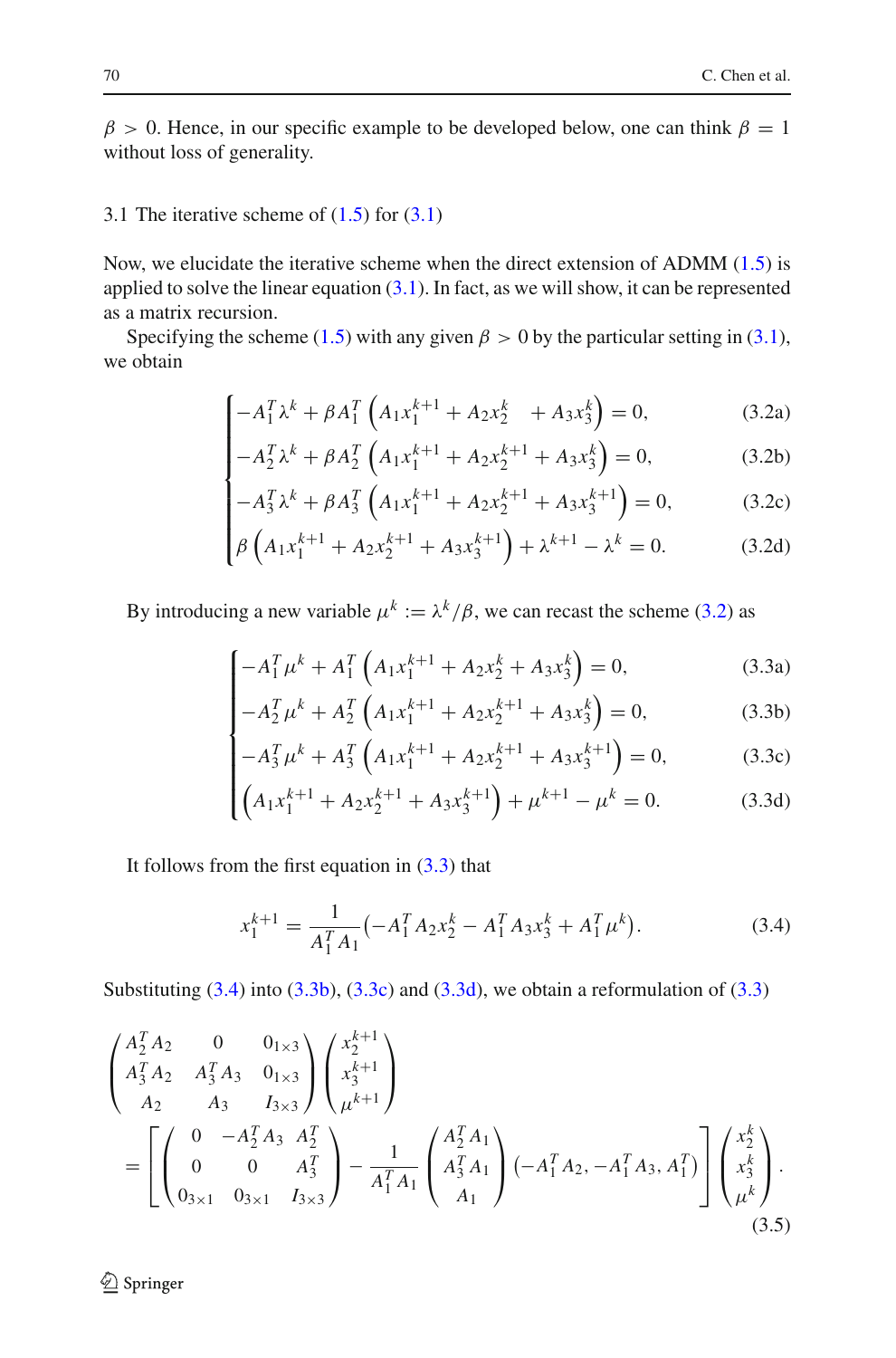<span id="page-14-1"></span>Let

$$
L = \begin{pmatrix} A_2^T A_2 & 0 & 0_{1 \times 3} \\ A_3^T A_2 & A_3^T A_3 & 0_{1 \times 3} \\ A_2 & A_3 & I_{3 \times 3} \end{pmatrix}
$$
 (3.6)

and

<span id="page-14-2"></span>
$$
R = \begin{pmatrix} 0 & -A_2^T A_3 & A_2^T \\ 0 & 0 & A_3^T \\ 0_{3 \times 1} & 0_{3 \times 1} & I_{3 \times 3} \end{pmatrix} - \frac{1}{A_1^T A_1} \begin{pmatrix} A_2^T A_1 \\ A_3^T A_1 \\ A_1 \end{pmatrix} (-A_1^T A_2, -A_1^T A_3, A_1^T). \quad (3.7)
$$

Then the iterative formula  $(3.5)$  can be rewritten in the following fixed matrix mappings:

$$
\begin{pmatrix} x_2^{k+1} \\ x_3^{k+1} \\ \mu^{k+1} \end{pmatrix} = M \begin{pmatrix} x_2^k \\ x_3^k \\ \mu^k \end{pmatrix} = \dots = M^{k+1} \begin{pmatrix} x_2^0 \\ x_3^0 \\ \mu^0 \end{pmatrix}
$$
(3.8)

<span id="page-14-3"></span>with

$$
M = L^{-1}R.\tag{3.9}
$$

Therefore, the direct extension of ADMM [\(1.5\)](#page-2-1) is convergent for any starting point if the matrix mapping is a contraction, or equivalently, the spectral radius of *M*, denote by  $\rho(M)$ , is strictly less than 1. Thus, to construct a divergent example, we would look for a *A* such that  $\rho(M) > 1$ .

### <span id="page-14-4"></span>3.2 A concrete example showing the divergence of [\(1.5\)](#page-2-1)

Now we are ready to construct a concrete example to show the divergence of the direct extension of ADMM [\(1.5\)](#page-2-1) for all  $\beta > 0$  when it is applied to solve the model [\(3.1\)](#page-12-1).

Our previous analysis in Sect.  $2$  has shown that the scheme  $(1.5)$  is convergent whenever any two coefficient matrices are orthogonal. Thus, to show the divergence of  $(1.5)$  for  $(3.1)$ , the columns  $A_1$ ,  $A_2$  and  $A_3$  in  $(3.1)$  should be chosen such that any two of them are non-orthogonal.

<span id="page-14-0"></span>Specifically, we thus construct the matrix *A* as follows:

$$
A = (A_1, A_2, A_3) = \begin{pmatrix} 1 & 1 & 1 \\ 1 & 1 & 2 \\ 1 & 2 & 2 \end{pmatrix}.
$$
 (3.10)

<sup>2</sup> Springer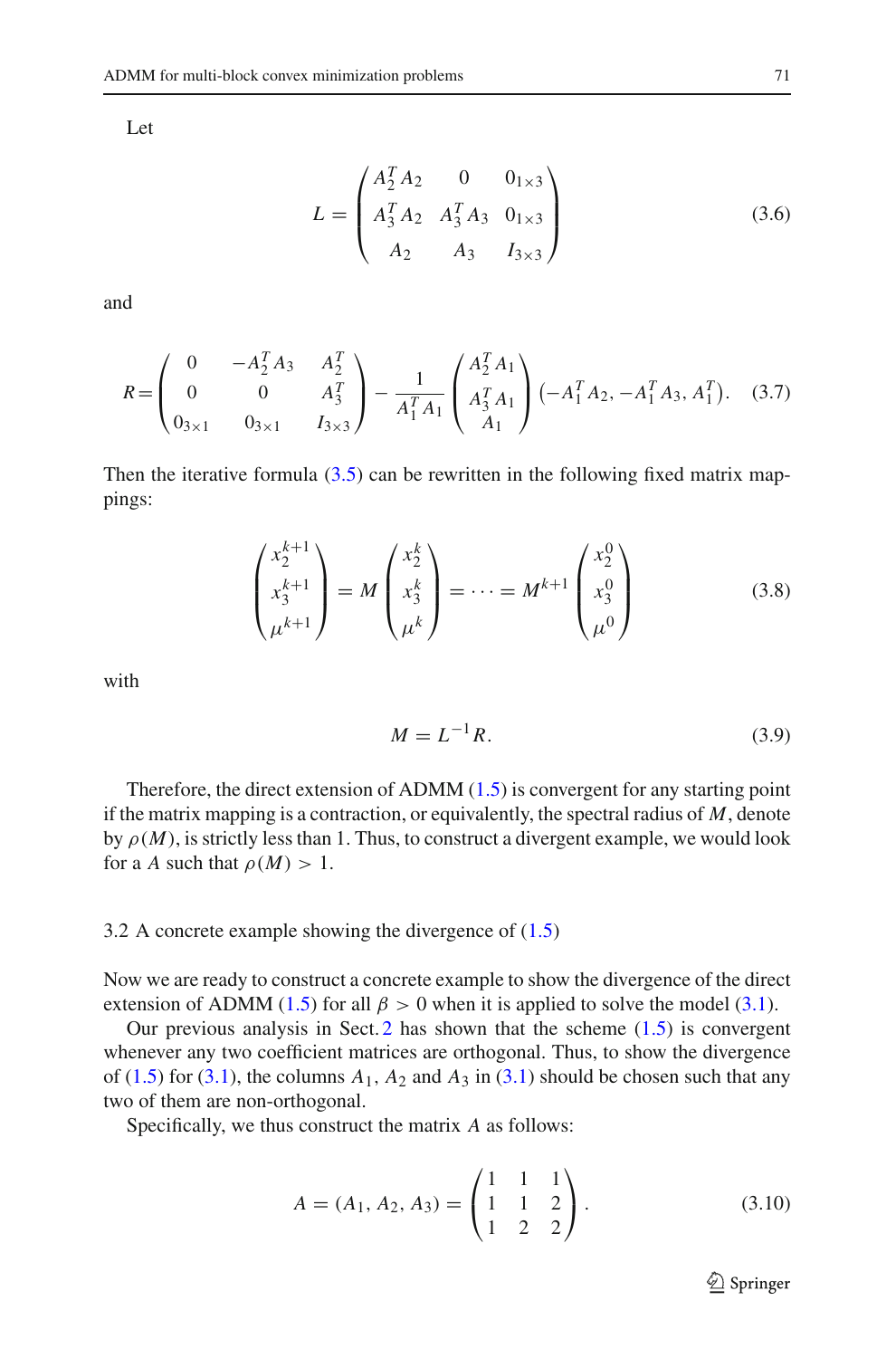.

Given this matrix *A*, the system of linear equations [\(3.5\)](#page-13-3) can be specified as

$$
\begin{pmatrix}\n6 & 0 & 0 & 0 & 0 \\
7 & 9 & 0 & 0 & 0 \\
1 & 1 & 1 & 0 & 0 \\
2 & 2 & 0 & 0 & 1\n\end{pmatrix}\n\begin{pmatrix}\nx_2^{k+1} \\
x_3^{k+1} \\
\mu_1^{k+1} \\
\mu_2^{k+1} \\
\mu_3^{k+1}\n\end{pmatrix}
$$
\n
$$
= \begin{bmatrix}\n0 & -7 & 1 & 1 & 2 \\
0 & 0 & 1 & 2 & 2 \\
0 & 0 & 1 & 0 & 0 \\
0 & 0 & 0 & 1 & 0 \\
0 & 0 & 0 & 0 & 1\n\end{bmatrix} - \frac{1}{3} \begin{pmatrix}\n4 \\
5 \\
1 \\
1 \\
1\n\end{pmatrix} (-4, -5, 1, 1, 1)\n\begin{bmatrix}\nx_2^k \\
x_3^k \\
\mu_1^k \\
\mu_2^k \\
\mu_3^k\n\end{bmatrix}
$$

Note with the specification in [\(3.10\)](#page-14-0), the matrices *L* in [\(3.6\)](#page-14-1) and *R* in [\(3.7\)](#page-14-2) reduce to

$$
L = \begin{pmatrix} 6 & 0 & 0 & 0 & 0 \\ 7 & 9 & 0 & 0 & 0 \\ 1 & 1 & 1 & 0 & 0 \\ 1 & 2 & 0 & 1 & 0 \\ 2 & 2 & 0 & 0 & 1 \end{pmatrix} \text{ and } R = \frac{1}{3} \begin{pmatrix} 16 & -1 & -1 & -1 & 2 \\ 20 & 25 & -2 & 1 & 1 \\ 4 & 5 & 2 & -1 & -1 \\ 4 & 5 & -1 & 2 & -1 \\ 4 & 5 & -1 & -1 & 2 \end{pmatrix}.
$$

Thus we have

$$
M = L^{-1}R = \frac{1}{162} \begin{pmatrix} 144 & -9 & -9 & -9 & 18 \\ 8 & 157 & -5 & 13 & -8 \\ 64 & 122 & 122 & -58 & -64 \\ 56 & -35 & -35 & 91 & -56 \\ -88 & -26 & -26 & -62 & 88 \end{pmatrix}.
$$
 (3.11)

<span id="page-15-1"></span>From direct computation, *M* admits the following eigenvalue decomposition

$$
M = V \text{Diag}(\mathbf{d}) V^{-1},\tag{3.12}
$$

<span id="page-15-0"></span>where

$$
d = \begin{pmatrix} 0.9836 + 0.2984i \\ 0.9836 - 0.2984i \\ 0.8744 + 0.2310i \\ 0.8744 - 0.2310i \\ 0 \end{pmatrix}
$$

 $\underline{\textcircled{\tiny 2}}$  Springer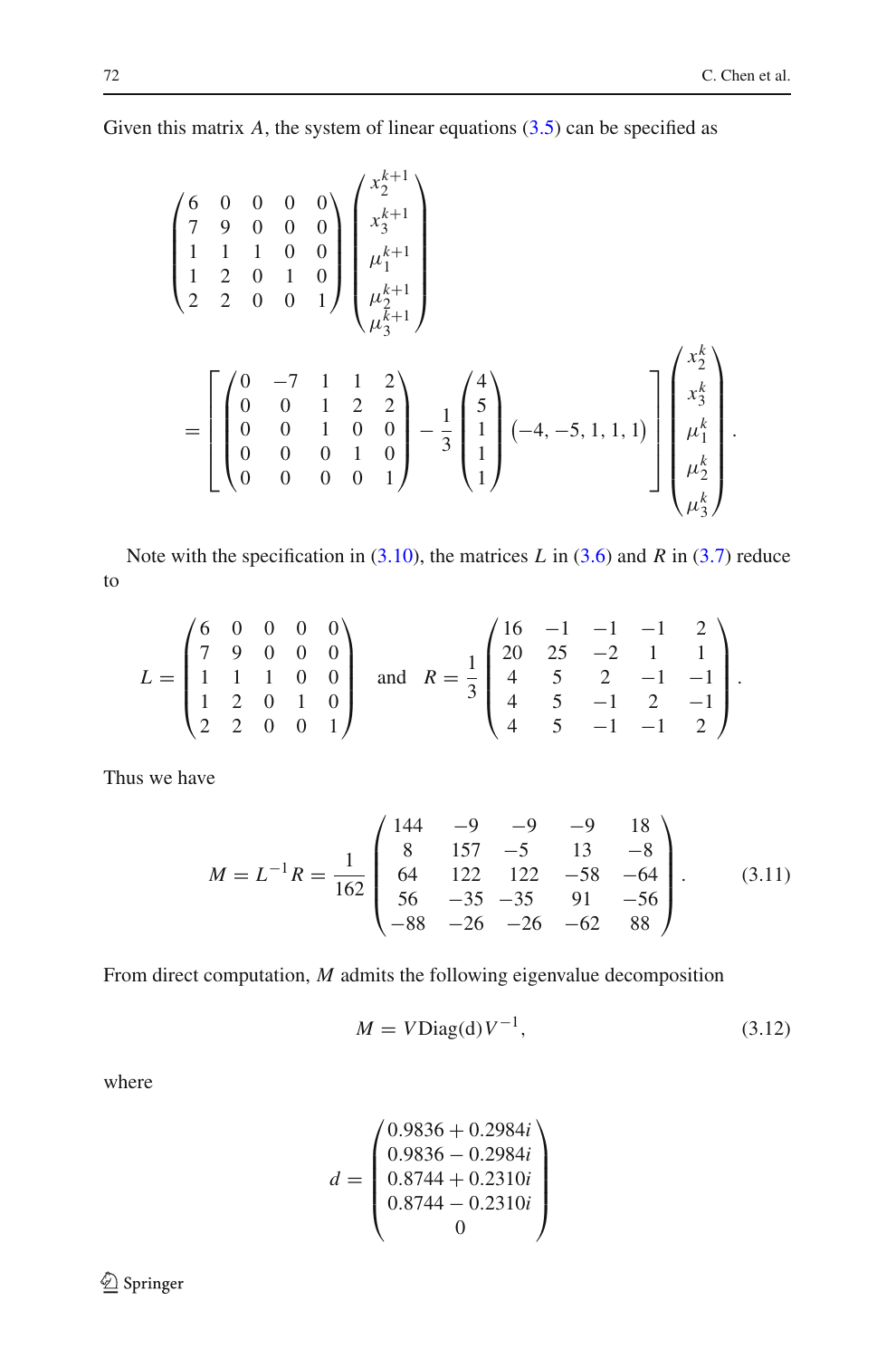and

$$
V=\left(\begin{array}{cccccc} 0.1314+0.2661i & 0.1314-0.2661i & 0.1314-0.2661i & 0.1314+0.2661i & 0 \\ 0.0664-0.2718i & 0.0664+0.2718i & 0.0664+0.2718i & 0.0664-0.2718i & 0 \\ -0.2847-0.4437i & -0.2847+0.4437i & 0.2847-0.4437i & 0.2847+0.4437i & 0.5774 \\ 0.5694 & 0.5694 & -0.5694 & -0.5694 & 0.5774 \\ -0.4270+0.2218i & -0.4270-0.2218i & 0.4270+0.2218i & 0.4270-0.2218i & 0.5774 \end{array}\right).
$$

An important fact regarding *d* defined above is that

$$
\rho(M) = |d_1| = |d_2| = 1.0278 > 1,
$$

from which we can construct a divergent sequence  $\{(x_2^k, x_3^k, \lambda_1^k, \lambda_2^k, \lambda_3^k)\}\$  starting from certain initial points. The questions are: Can we find real-valued non-convergent starting points? Does the set of non-convergent starting points form a continuously dense set, that is, are they not isolated? We give affirmative answers below.

Indeed, for any initial  $(x_2^0, x_3^0, \mu_1^0, \mu_2^0, \mu_3^0)$ , let

$$
\begin{pmatrix} l_1 \\ l_2 \\ l_3 \\ l_4 \\ l_5 \end{pmatrix} = V^{-1} \begin{pmatrix} x_2^0 \\ x_3^0 \\ \mu_1^0 \\ \mu_2^0 \\ \mu_3^0 \end{pmatrix} . \tag{3.13}
$$

From  $(3.8)$  and  $(3.12)$ , we know that

$$
\begin{pmatrix}\nx_2^k \\
x_3^k \\
\mu_1^k \\
\mu_2^k\n\end{pmatrix} = V \text{Diag}(d^k) V^{-1} \begin{pmatrix}\nx_2^0 \\
x_3^0 \\
\mu_1^0 \\
\mu_2^0 \\
\mu_3^0\n\end{pmatrix}
$$
  
=  $V \text{Diag}(d^k) \begin{pmatrix}\nl_1 \\
l_2 \\
l_3 \\
l_4 \\
l_5\n\end{pmatrix}$   
=  $V \begin{pmatrix}\nl_1(0.9836 + 0.2984i)^k \\
l_2(0.9836 - 0.2984i)^k \\
l_3(0.8744 + 0.2310i)^k \\
l_4(0.8744 - 0.2310i)^k \\
0\n\end{pmatrix}$ 

,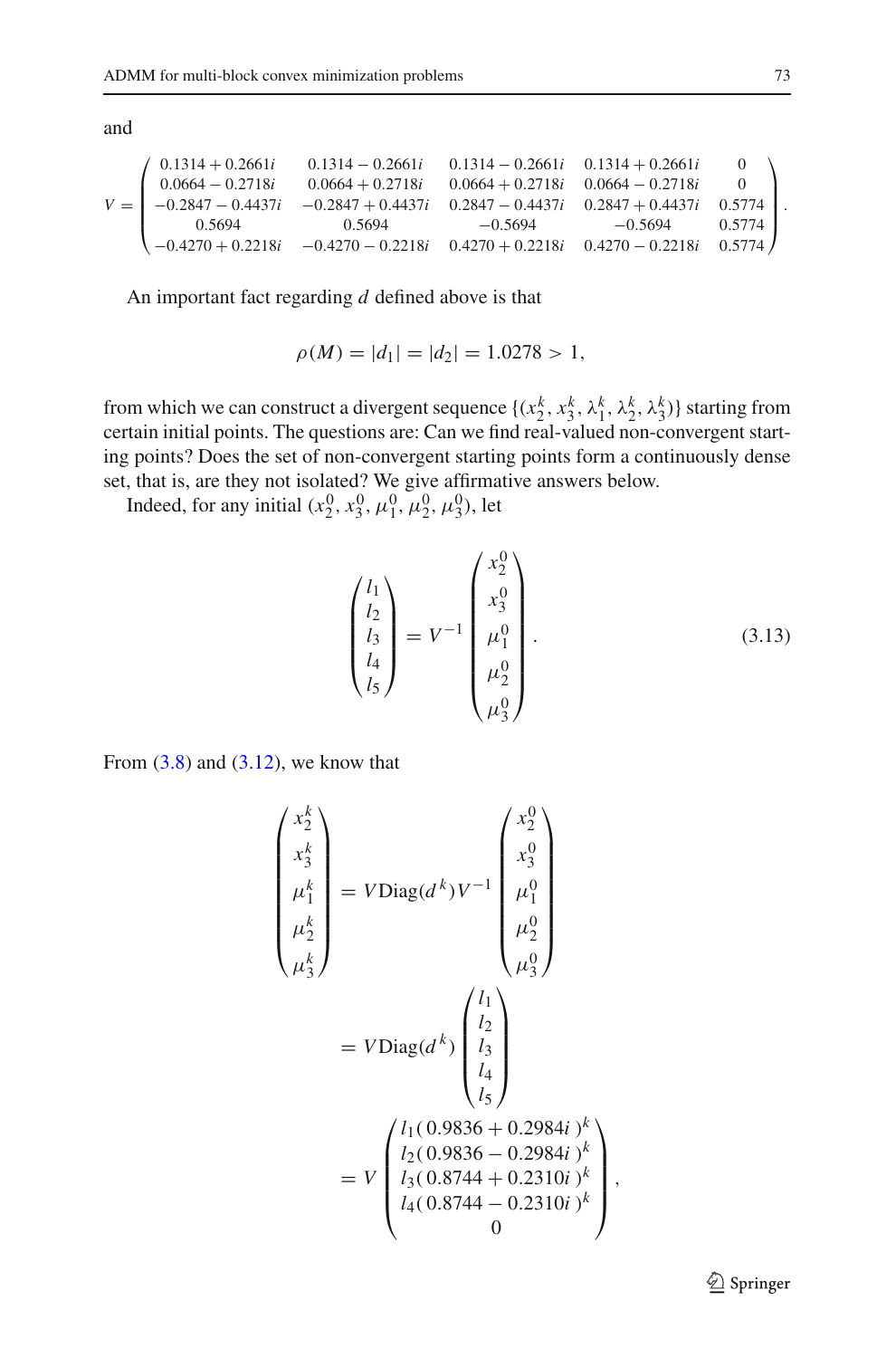Thus, as long as  $(l_1 l_2) \neq 0$ , the sequence would be divergent and there is no way for it to converge to a solution point of  $(3.1)$ .

There are many choices of the starting point  $(x_2^0, x_3^0, \mu_1^0, \mu_2^0, \mu_3^0)$  such that  $(l_1l_2) \neq 0$ . For example,

$$
\begin{pmatrix} x_2^0 \\ x_3^0 \\ \mu_1^0 \\ \mu_2^0 \\ \mu_3^0 \end{pmatrix} = V \begin{pmatrix} \alpha_1 \\ \alpha_1 \\ \alpha_2 \\ \alpha_3 \end{pmatrix}, \tag{3.14}
$$

<span id="page-17-1"></span>where  $\alpha_i$  are any *real* numbers and  $\alpha_1 \neq 0$  (which implies that  $l_1 = l_2 = \alpha_1 \neq 0$ ). Furthermore, it is clear that the pair of  $V(1)$  and  $V(2)$  are two complex conjugate vectors, so are the pair of  $V(3)$  and  $V(4)$ , where  $V(i)$  denotes the *i*-th column of *V*. Thus the starting point of [\(3.14\)](#page-17-1) is *real*-valued.

Since the vectors  $(\alpha_1, \alpha_2, \alpha_3) \in \mathbb{R}^3$  with  $\alpha_1 > 0$  form a continuously dense half space, the non-convergent starting points given by [\(3.14\)](#page-17-1) with  $\alpha_1 > 0$  also form a continuously dense half space. Thus, we conclude the main result of this paper as follows.

**Theorem 3.1** *For the three-block convex minimization problem* [\(1.1\)](#page-1-0)*, there is an example where the direct extension of ADMM* [\(1.5\)](#page-2-1) *is divergent for any penalty parameter* β > 0 *and for any starting-point in a certain continuously dense half space of dimension* 3*.*

*Remark 3.2* The linear homogeneous Eq. [\(3.1\)](#page-12-1) with the matrix given in [\(3.10\)](#page-14-0), whose feasible region is a singleton, is already sufficient to show the divergence of the direct extension of ADMM [\(1.5\)](#page-2-1). In fact, we can construct more sophisticated examples to demonstrate the same divergence. For example, we consider the quadratic programming model

$$
\begin{array}{ll}\n\text{min} & \frac{1}{2}x_1^2 \\
\text{s.t.} & \begin{pmatrix} 1 & 1 \\ 1 & 1 \end{pmatrix} \begin{pmatrix} x_1 \\ x_2 \end{pmatrix} + \begin{pmatrix} 1 \\ 1 \\ 2 \end{pmatrix} x_3 + \begin{pmatrix} 1 \\ 2 \\ 2 \end{pmatrix} x_4 = 0. \tag{3.15}\n\end{array}
$$

<span id="page-17-2"></span>Obviously, the feasible region of [\(3.15\)](#page-17-2) is not a singleton. Following the procedure in Sect. [3,](#page-12-0) it is easy to show that applying the scheme [\(1.5\)](#page-2-1) with any  $\beta > 0$  to [\(3.15\)](#page-17-2), the resulting linear iterative mapping shares the same non-zero eigenvalues as those of the matrix given in [\(3.11\)](#page-15-1). Therefore, the corresponding spectral radius of the matrix involved in the linear iterative mapping is still 1.0278. Hence, the model [\(3.15\)](#page-17-2) also shows the divergence of the direct extension of ADMM [\(1.5\)](#page-2-1) with  $\beta > 0$  and a certain starting point.

### <span id="page-17-0"></span>**4 Extensions**

In this section, we extend our previous analysis to some relevant work in the literature.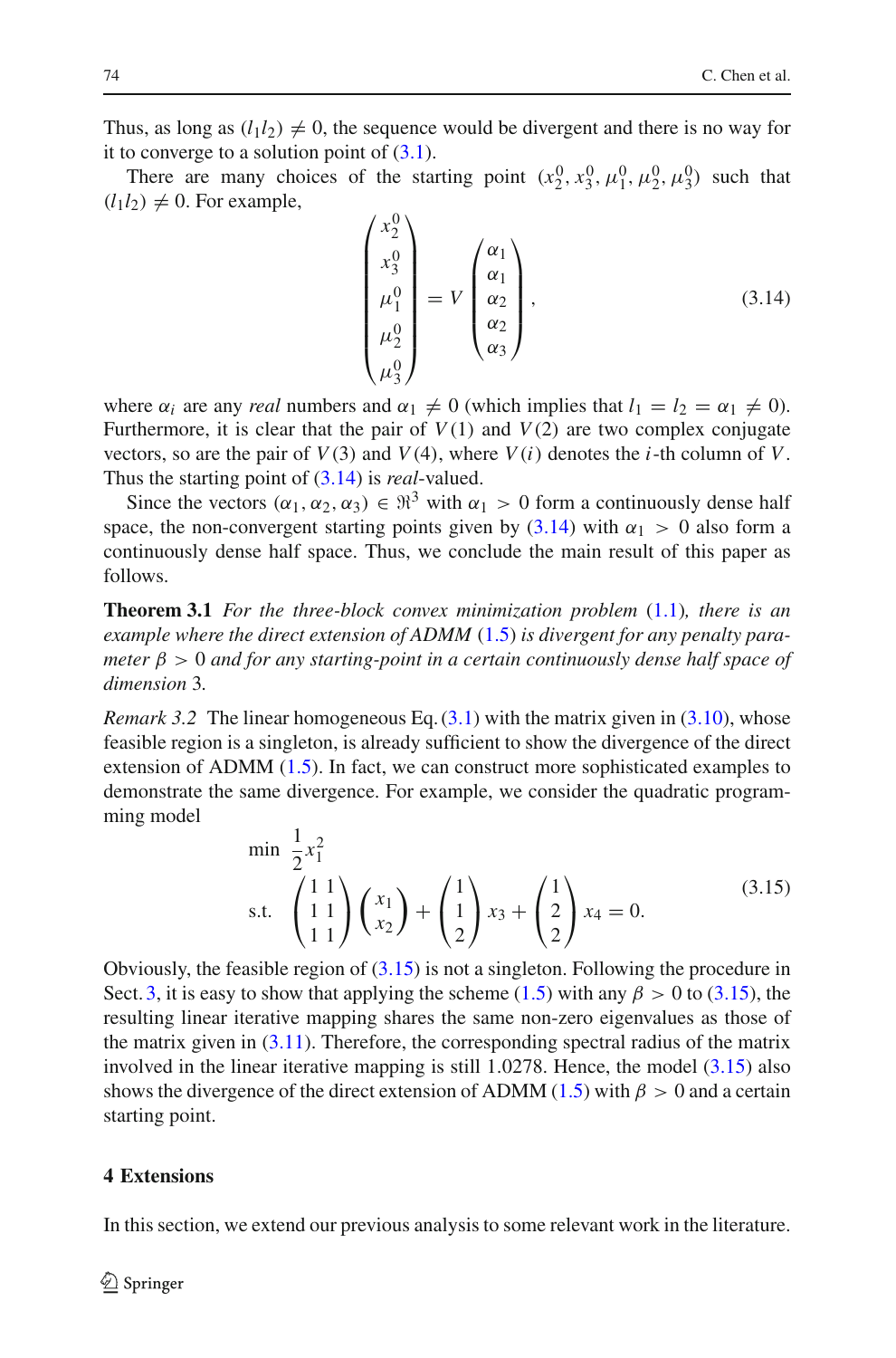#### 4.1 Strongly convex case of [\(1.1\)](#page-1-0)

When all functions  $\theta_i$ 's in [\(1.1\)](#page-1-0) are further assumed to be strongly convex and the penalty parameter  $\beta$  is restricted into a specific range determined by all the strong convex modulus of these functions, the direct extension of ADMM [\(1.5\)](#page-2-1) is convergent as proved in [\[14\]](#page-22-17).

Then, it is interesting to ask whether the scheme  $(1.5)$  for a strongly convex minimization model is still convergent when the restriction on  $\beta$  in [\[14\]](#page-22-17) is removed. In other words, does the strong convexity of the objective function help the convergence of the direct extension of ADMM for the three block convex minimization problem [\(1.1\)](#page-1-0)? A by-product of this paper is a negative answer to the question.

**Theorem 4.1** *For the model* [\(1.1\)](#page-1-0) *with the strong convex assumption on its objective function, the direct extension of ADMM* [\(1.5\)](#page-2-1) *is not necessarily convergent for all*  $\beta > 0$ .

Recall that the requirement  $\rho(M) > 1$  yields the divergence of the direct extension of ADMM  $(1.5)$  when it is applied to solve  $(3.1)$ . Consider the following strongly convex minimization problem with three variables:

$$
\min 0.05x_1^2 + 0.05x_2^2 + 0.05x_3^2
$$
\n
$$
\text{s.t.} \begin{pmatrix} 1 & 1 & 1 \\ 1 & 1 & 2 \\ 1 & 2 & 2 \end{pmatrix} \begin{pmatrix} x_1 \\ x_2 \\ x_3 \end{pmatrix} = 0. \tag{4.1}
$$

<span id="page-18-0"></span>One can verify that each iteration of the direct extension of ADMM [\(1.5\)](#page-2-1) applied to the problem remains a fixed matrix mapping. Based on a simple calculation, it is seen that for [\(4.1\)](#page-18-0), the spectral radius of the matrix involved in [\(1.5\)](#page-2-1) with  $\beta = 1$  is 1.0087. Thus, by a similar discussion to that in Sect. [3.2,](#page-14-4) one can find a proper starting point such that the direct extension of ADMM [\(1.5\)](#page-2-1) with  $\beta = 1$  is divergent. The detail is omitted for succinctness.

## 4.2 A revisit to the ADMM variant with a small step-size in [\[20\]](#page-22-14)

To tackle the convergence ambiguity of the direct extension of ADMM [\(1.5\)](#page-2-1), it was recently proposed in  $[20]$ <sup>[1](#page-18-1)</sup> to attach a relaxation factor  $\gamma > 0$  to the Lagrangemultiplier updating step  $(1.5d)$ . That is, the step  $(1.5d)$  was changed to

$$
\lambda^{k+1} = \lambda^k - \gamma \beta \Big( A_1 x_1^{k+1} + A_2 x_2^{k+1} + A_3 x_3^{k+1} - b \Big), \tag{4.2}
$$

<span id="page-18-2"></span>where the "step-size" relaxation factor  $\gamma$  is required to be sufficiently small to ensure that a certain error-bound condition is satisfied. As proved in [\[20\]](#page-22-14), this ADMM variant

<span id="page-18-1"></span><sup>&</sup>lt;sup>1</sup> A more general model with *m* block of functions and variables was considered in [\[20\]](#page-22-14). But here, for the convenience of notation, we only focus on the model  $(1.1)$  with  $m = 3$  and the analysis can be trivially extended to the general case with a generic *m*.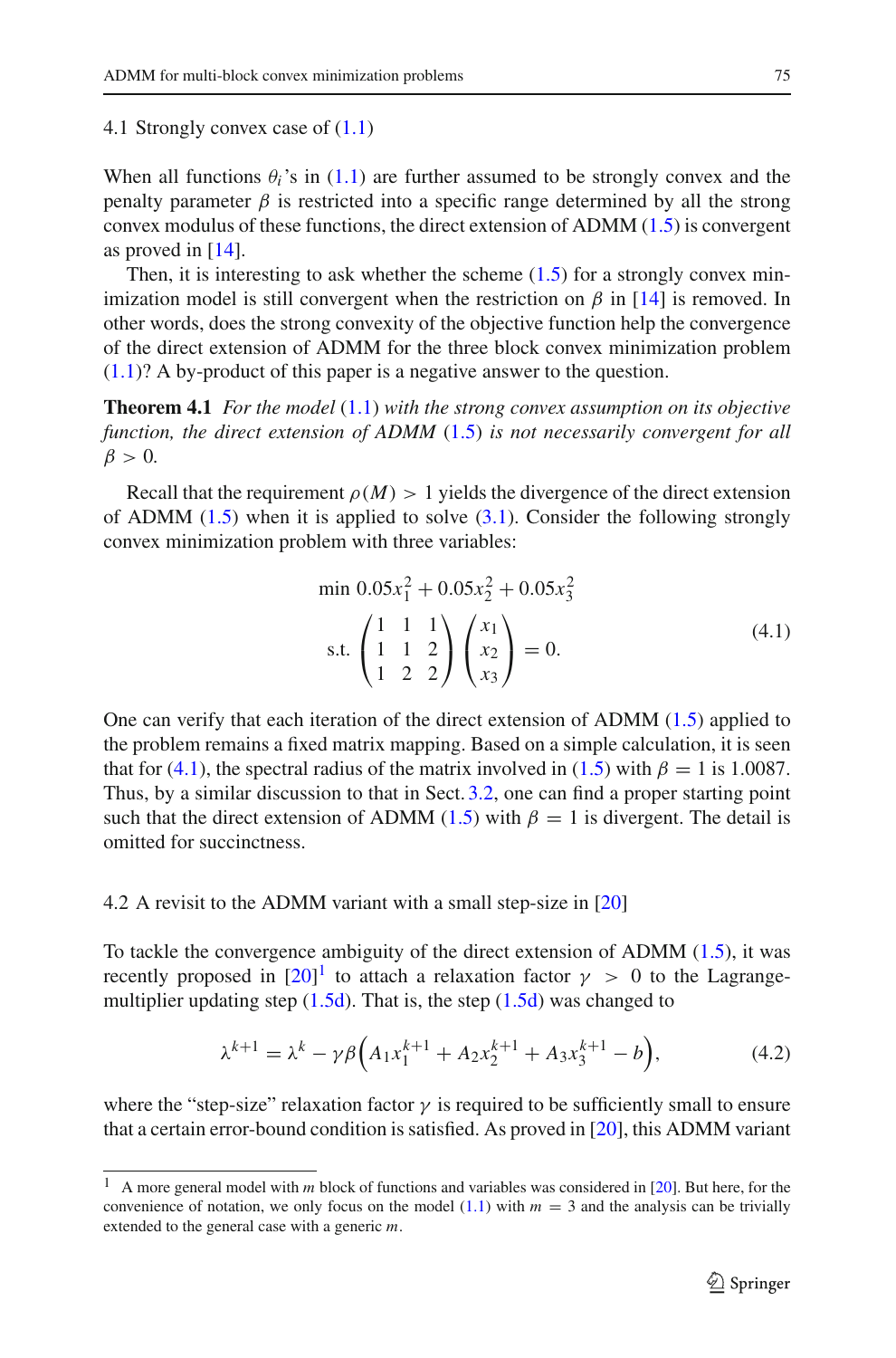with a small step-size could be even linearly convergent provided that certain additional assumptions are posed on the model [\(1.1\)](#page-1-0). Indeed, the sufficiently small requirement on  $\gamma$  plays a significant theoretical role in the convergence analysis in [\[20\]](#page-22-14); and the analysis in [\[20](#page-22-14)] requires to know some model-dependent data to determine the value of  $\gamma$ .

In fact, how to relax the Lagrange-multiplier updating steps for ALM-based iterative schemes has been well investigated in the literature. For instance, when there is only one block of variable and function in the model  $(1.1)$ , the ADMM  $(1.4)$  reduces to the standard ALM  $[19,25]$  $[19,25]$  $[19,25]$ ; and it has been demonstrated in  $[1,7]$  $[1,7]$  $[1,7]$  that the convergence can still be ensured if we attach a relaxation factor  $\gamma \in (0, 2)$  to the Lagrangemultiplier updating step of the ALM. The key point is the fact elucidated in [\[26](#page-22-19)] that the ALM is indeed an application of the proximal point algorithm in [\[23\]](#page-22-20); and thus the relaxation idea in  $[13]$  is applicable. When the model  $(1.2)$  with two blocks of variable and function is considered, the convergence can be ensured if a relaxation factor  $\gamma \in (0, \frac{\sqrt{5}+1}{2})$  is attached to the Lagrange-multiplier updating step [\(1.4c\)](#page-2-0) in the ADMM scheme  $(1.4)$ . We refer the reader to [\[10](#page-22-22)] for the analysis and [\[28\]](#page-22-23) for some numerical experiments. Indeed, as well demonstrated in the literature, sometimes the ALM and ADMM schemes can be numerically accelerated with a relaxation factor  $\gamma > 1$  in their Lagrange-multiplier updating steps. According to these facts about the ALM and ADMM, we see that the upper bound for the factor  $\gamma$ 's allowable range is reduced from 2 to  $\frac{\sqrt{5}+1}{2}$  when the ALM is splitted as the ADMM, i.e., when the block of variable and function is increased from 1 to 2; but these upper bounds do not depend on any model-dependent data. It is thus interesting to ask whether we can find such a model-data-independent range for the  $\gamma$  in [\(4.2\)](#page-18-2) so that the convergence of the ADMM variant with a small step-size proposed in [\[20\]](#page-22-14) can be guaranteed with any value of  $\nu$  in this range.

Recall that we are considering three blocks of variable and function in the model [\(1.1\)](#page-1-0); and the ALM subproblem at each iteration is splitted as three subproblems. So, the steps  $(1.5a)$ – $(1.5c)$  represent an approximation to the corresponding augmented Lagrangian function but less accurate than the steps  $(1.4a)$ – $(1.4b)$  of the ADMM. Hence, based on the just mentioned facts about the ALM and ADMM, it seems reasonable to expect that even if such a range exists, very likely its upper bound should be smaller than  $\frac{\sqrt{5}+1}{2}$  (in fact, by the counter example developed earlier, it could be even smaller than 1). In the following, we will construct some examples to study this fact numerically. Indeed, our numerical results strongly suggest that such a constant upper bound does not even exist, though rigorous theoretical analysis lacks.

<span id="page-19-0"></span>We still consider the linear equation example [\(3.1\)](#page-12-1) but the matrix *A* is given by

$$
A = \begin{pmatrix} 1 & 1 & 1 \\ 1 & 1 & 1 + \alpha \\ 1 & 1 + \alpha & 1 + \alpha \end{pmatrix}
$$
 (4.3)

where the positive scalar  $\alpha > 0$ . Thus, the matrix in [\(3.10\)](#page-14-0) used to show the divergence of the direct extension of ADMM [\(1.5\)](#page-2-1) is a special case of [\(4.3\)](#page-19-0) with  $\alpha = 1$ .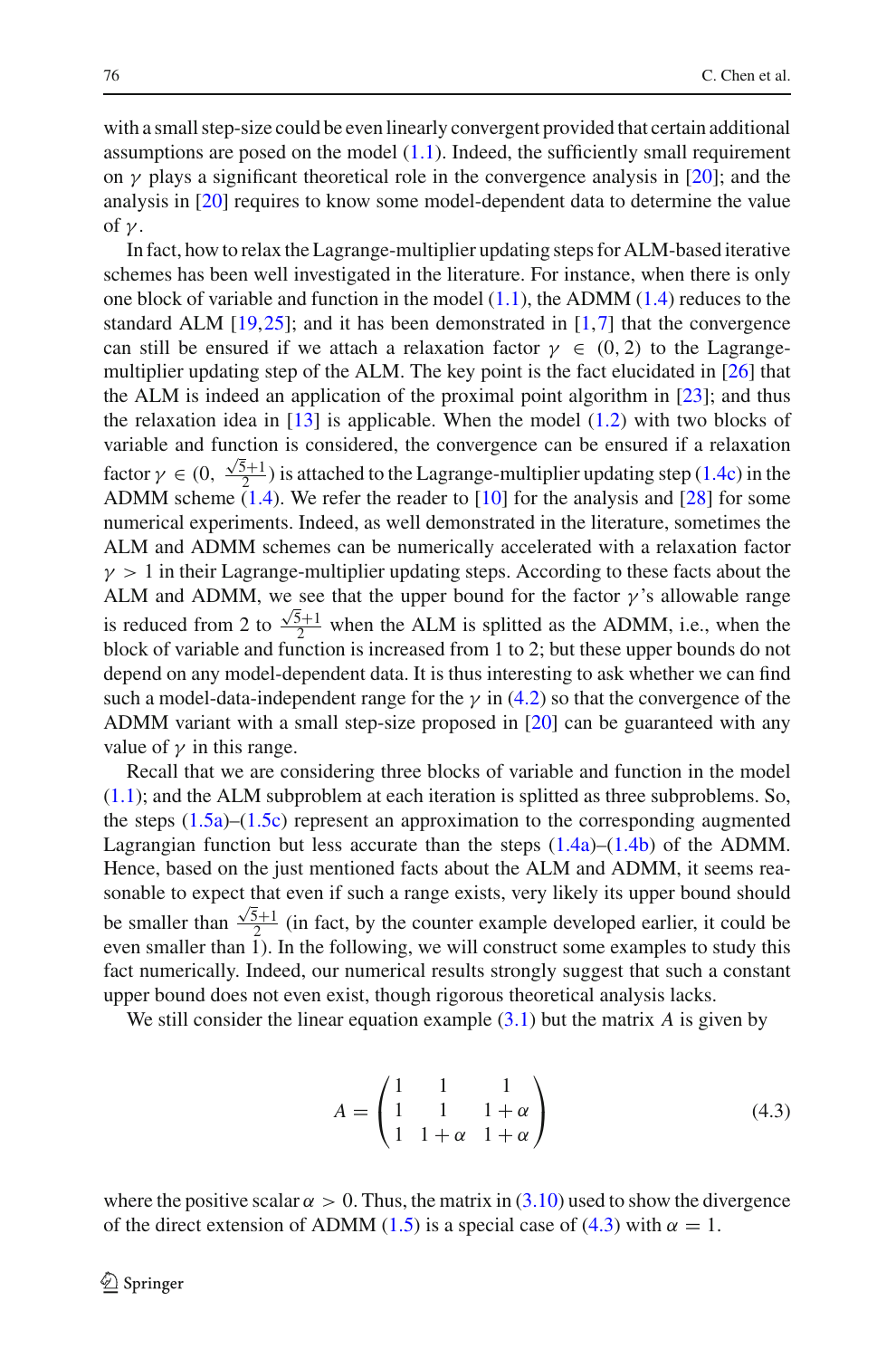<span id="page-20-1"></span>

|  | $\alpha = \gamma$ 1 0.1 le-2 le-3 le-4 le-5 le-6 le-7 le-8           |  |  |  |
|--|----------------------------------------------------------------------|--|--|--|
|  | $\rho(M(\gamma))$ 1.027839 1.002637 1.000105 1.000004 >1 >1 >1 >1 >1 |  |  |  |

**Table 1** Spectral radius of the implementation of the ADMM variant with a small step-size ( $\beta = 1$ )

Now, we consider implementing the ADMM variant with a small step-size in [\[20\]](#page-22-14) to the problem [\(3.1\)](#page-12-1) where the matrix *A* is given in [\(4.3\)](#page-19-0) and the penalty parameter  $\beta$  is fixed as 1. In particular, we take the relaxation factor  $\gamma$  in [\(4.2\)](#page-18-2) exactly as the scalar  $\alpha$ in [\(4.3\)](#page-19-0), i.e.,  $\gamma = \alpha$ ; and test the convergence when the value of  $\alpha$  (and also  $\gamma$ ) varies from 1 to some extremely small values. Let  $M(\alpha)$  be the corresponding matrix of the resulting linear iterative mapping. Recall that the divergence occurs with a certain initial point if the spectral radius of  $M(\alpha)$ , denoted by  $\rho(M(\alpha))$ , is greater than 1. In Table [1,](#page-20-1) we report the numerical values of  $\rho(M(\alpha))$  for several choices of  $\alpha$ .

It is observed from Table [1](#page-20-1) that for the example [\(3.1\)](#page-12-1) where the matrix *A* is given in [\(4.3\)](#page-19-0) with the tested values of  $\alpha$ , the ADMM variant with a small step-size in [\[20](#page-22-14)] is still divergent even if  $\gamma$  is as small as  $1e - 8$ . In other words, even if the value of  $\gamma$  in [\(4.2\)](#page-18-2) is extremely small (e.g.,  $\gamma = 1e-8$ ), the example [\(3.1\)](#page-12-1) with  $\alpha = \gamma$  in the matrix *A* given by [\(4.3\)](#page-19-0) already shows the divergence of the ADMM variant with a small step-size. This numerical study thus inspires us to conjecture that it is not possible to find a model-data-independent allowable range for the factor  $\gamma$  in [\(4.2\)](#page-18-2) such that the convergence of the ADMM variant with a small step-size can be guaranteed for any value of  $\gamma$  in this range. This is a significant difference between the ADMM variant with a small step-size and the ALM and ADMM schemes (Recall that the model-dataindependent ranges  $\gamma \in (0, 2)$  and  $\gamma \in (0, \frac{\sqrt{5}+1}{2})$  exist for the ALM and ADMM, respectively). Accordingly, with this numerical study, the rationale of proposing some model-data-dependent conditions on the factor  $\gamma$ , such as the one in [\[20\]](#page-22-14), to ensure the convergence of the direct extension of ADMM for solving a multi-block convex minimization model is also verified empirically.

## <span id="page-20-0"></span>**5 Conclusions**

We have shown by an example that the direct extension of the alternating direction method of multiplier (ADMM) is not necessarily convergent for solving a convex minimization model with linear constraints and a separable objective function with three function blocks.

We first study a condition that can sufficiently ensure the convergence of the direct extension of the ADMM. This new condition requires the orthogonality of the given coefficient matrices in the model; but poses no restriction on strong convexity on the objective functions in the model or range restriction on the penalty parameter in the algorithmic implementation. This sufficient condition is only of theoretical interest, because it is not easily satisfied by the known applications in the literature. But, the study of this condition essentially inspires the idea and roadmap to construct the main counter example to show the divergence of the direct extension of ADMM.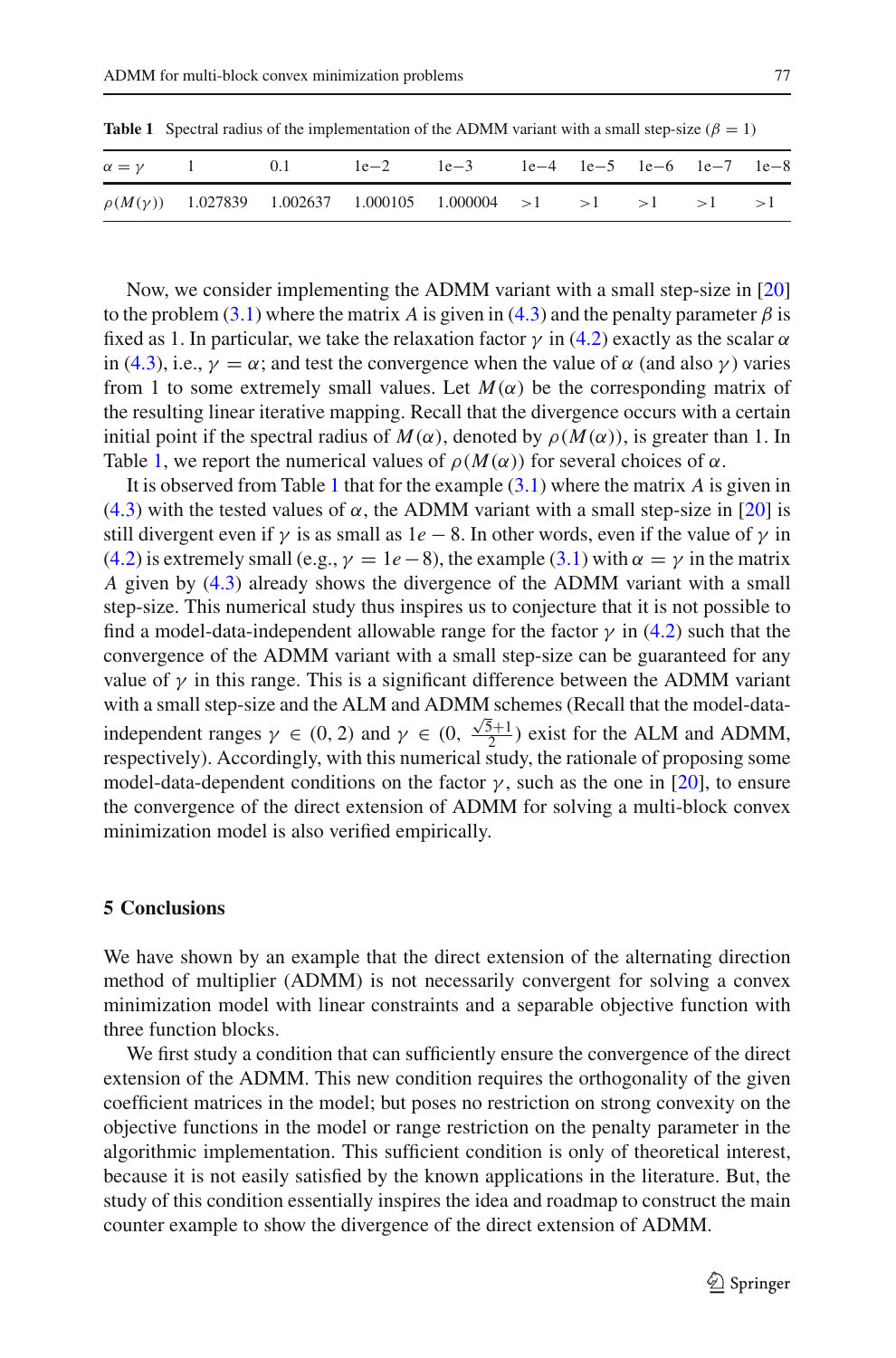We then extend the analysis to some other cases, including the strongly convex case considered in [\[14](#page-22-17)] and an ADMM variant with a small step-size proposed in [\[20\]](#page-22-14). Our main counter example can be easily extended to show that even with strong convexity on the objective functions in the model  $(1.1)$ , the direct extension of ADMM is again not necessarily convergent with some specific  $\beta > 0$ . This is a complementary result to the conclusion in [\[14](#page-22-17)]. Moreover, slightly extending the main counter example, we can numerically show that it seems not possible to find a model-data-independent allowable range for the relaxation factor  $\gamma$  in the Lagrange-multiplier updating step [\(4.2\)](#page-18-2) such that the convergence of the direct extension of ADMM can be guaranteed for any value of  $\gamma$  in this range. This further justifies the rationale in [\[20\]](#page-22-14) of considering some model-data-dependent conditions on the factor  $\gamma$ . Besides, the result in this paper also justifies the rationale of algorithmic design in some recent work such as the strategy of combining certain correction steps with the output of the direct extension of ADMM in [\[15,](#page-22-12)[17\]](#page-22-13), and the idea in [\[16](#page-22-24)] which suggests interchanging the order of variable updating appropriately and employing the proximal regularization for some decomposed subproblems, in order to produce a splitting algorithm with provable convergence under mild assumptions for multi-block convex minimization models. It has been shown that these strategies work for tackling the lack of convergence of the direct extension of ADMM.

Finally, we would mention that although our discussion focuses on the model [\(1.1\)](#page-1-0) where there are three variable and function blocks, our analysis can be easily extended to the more general case where the number of variable and function is greater than 3. More specifically, we consider the more general multi-block convex minimization model

$$
\min \sum_{i=1}^{m} \theta_i(x_i)
$$
\n
$$
\text{s.t.} \quad \sum_{i=1}^{m} A_i x_i = b,
$$
\n
$$
x_i \in \mathcal{X}_i,
$$
\n
$$
(5.1)
$$

<span id="page-21-3"></span>where  $m > 3$ ,  $A_i \in \mathbb{R}^{p \times n_i}$   $(i = 1, 2, ..., m)$ ,  $b \in \mathbb{R}^p$ ,  $\mathcal{X}_i \subset \mathbb{R}^{n_i}$   $(i = 1, 2, ..., m)$ are closed convex sets; and  $\theta_i : \Re^{n_i} \to \Re$  (*i* = 1, 2, ..., *m*) are closed convex but not necessarily smooth functions. Then, to ensure the convergence of the direct extension of ADMM for  $(5.1)$ , a sufficient condition analogous to that in Sect. [2](#page-3-0) is: There exist two integers *i* and *j* such that any two matrices in the sets  $\{A_i, A_{i+1}, \ldots, A_{i+j}\}$ and  $\{A_{i+j+1}, A_{i+j+2}, \ldots, A_m, A_1, A_2, \ldots, A_{i-1}\}\$  are orthogonal. This is an easy extension of the condition in Sect. [2;](#page-3-0) and based on this condition, some examples similar as that in Sect. [3](#page-12-0) can be easily found to show the divergence of the direct extension of ADMM for  $(5.1)$ . We omit the detail for succinctness.

## <span id="page-21-2"></span>**References**

- 1. Bertsekas, D.P.: Constrained Optimization and Lagrange Multiplier Methods. Academic Press, London (1982)
- <span id="page-21-1"></span>2. Blum, E., Oettli, W.: Mathematische Optimierung. Grundlagen und Verfahren. Ökonometrie und Unternehmensforschung. Springer, Berlin-Heidelberg-New York (1975)
- <span id="page-21-0"></span>3. Boyd, S., Parikh, N., Chu, E., Peleato, B., Eckstein, J.: Distributed optimization and statistical learning via the alternating direction method of multipliers. Found. Trends Mach. Learn. **3**, 1–122 (2010)